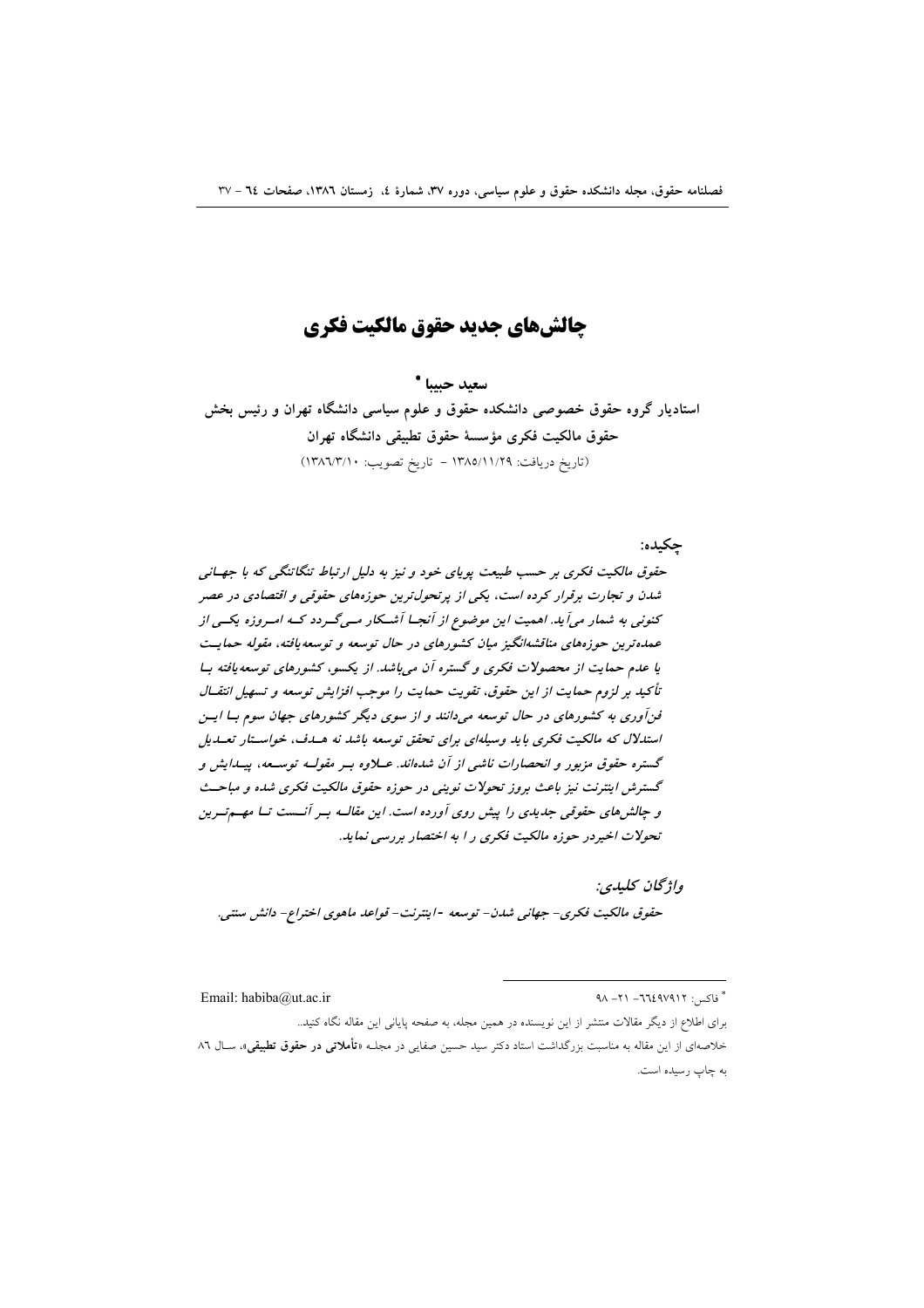#### مقدمه

حقوق مالکیت فکری به دلیل ارتباط تنگاتنگی که با توسعه اقتصادی، سیاست و فرهنگ دارد همواره با تحولات چشمگیر و به همین اندازه با چالشهای مختلف به خصوص میان کشورهای توسعهیافته و در حال توسعه مواجه بوده است به طوری که به عقیده برخی صاحب:نظران، حقوق مالکیت فکری، تقسیم شدن جهان به دو منطقهٔ غنی و فقیر را تشدید ساخته است (Cohen,2006,p.88). اين تحولات و چالشها هرچند با تصويب موافقتنامهٔ جنبههای تجاری حقوق مالکیت فکری (ترییس) Agreement on Trade- Related Aspects of (Intellectual Property Rights) (TRIPS Agreement) به نقطه اوج خود رسيد اما هيچگاه متوقف نشد و امروزه و پس از گذشت سیزده سال از تصویب این سند جامع، هنوز هم شاهد نقاط ابهامآمیز و اختلاف برانگیزی هستیم که در غالب موارد به دلیل ارتباط آنها با نیازهای توسعهای کشورهای در حال توسعه، از حساسیت انکارناپذیری برخوردار هستند. این مسأله باعث شده است تا کشورهای در حال توسعه و توسعهیافته با تشکیل دو جبههٔ مخالف در سازمان جهانی مالکیت فکری (واپیو) (World Intellectual Property Organization) به دفاع از منافع ملي خود بيردازند؛ تشكيل و فعاليت كميته مالكيت فكرى و توسعه در سازمان مذکور که متشکل از پانزده کشور در حال توسعه به رهبری برزیل است و با هدف تعدیل دیدگاههای کشورهای توسعهیافته و به خدمت در آوردن این حقوق برای تأمین نیازهای توسعهای کشورهای جهان سوم فعالیت میکنند، گویای تعارض منافع این دو منطقهٔ اقتصادی جهان است. این اختلاف:نظرها به اندازهای میباشد که در خصوص تحولات اخیر تقریباً راه حل مورد توافقی حاصل نیامده است. در سالهای اخیر تحولات حوزه حقوق مالکیت فکری در سطح جهانی بسیار متنوع بوده است و این موضوع از یک سو به طبیعت پویای موضوع و از سوی دیگر به ارتباط نزدیک این حقوق با جهانی شدن تجارت باز میگردد. در این مقاله درصدد آنیم تا عمدهترین تحولات مزبور را به طور خلاصه مورد اشاره و نقد قرار دهیم. عمدهترین تحولات و چالشهای اخیر در حوزه مالکیت فکری را می توان در بخشهای حوزه بهداشت عمومی، تلاش کشورهای توسعهیافته برای یکنواختسازی قواعد ماهوی ثبت اختراع(Substantive Patent Law) (SPL) ؛ مالكيت فكرى و توسعه (Intellectual Property and (Development؛ تلاش کشورهای توسعهیافته برای حمایت از پخشهای اینترنتی (Web Casting)؛ اختلاف کشورهای توسعه یافته و در حال توسعه در خصوص حمایت از منابع ژنتیک(GR)(Genetic Resources)، دانش سنتبی (TK)(Traditional Knowledge) و مظاهر فرهنگ عامه(Folklore/Traditional Cultural Expressions)(TCEs)؛ و بالاخره امكان ثبت الكترونيكي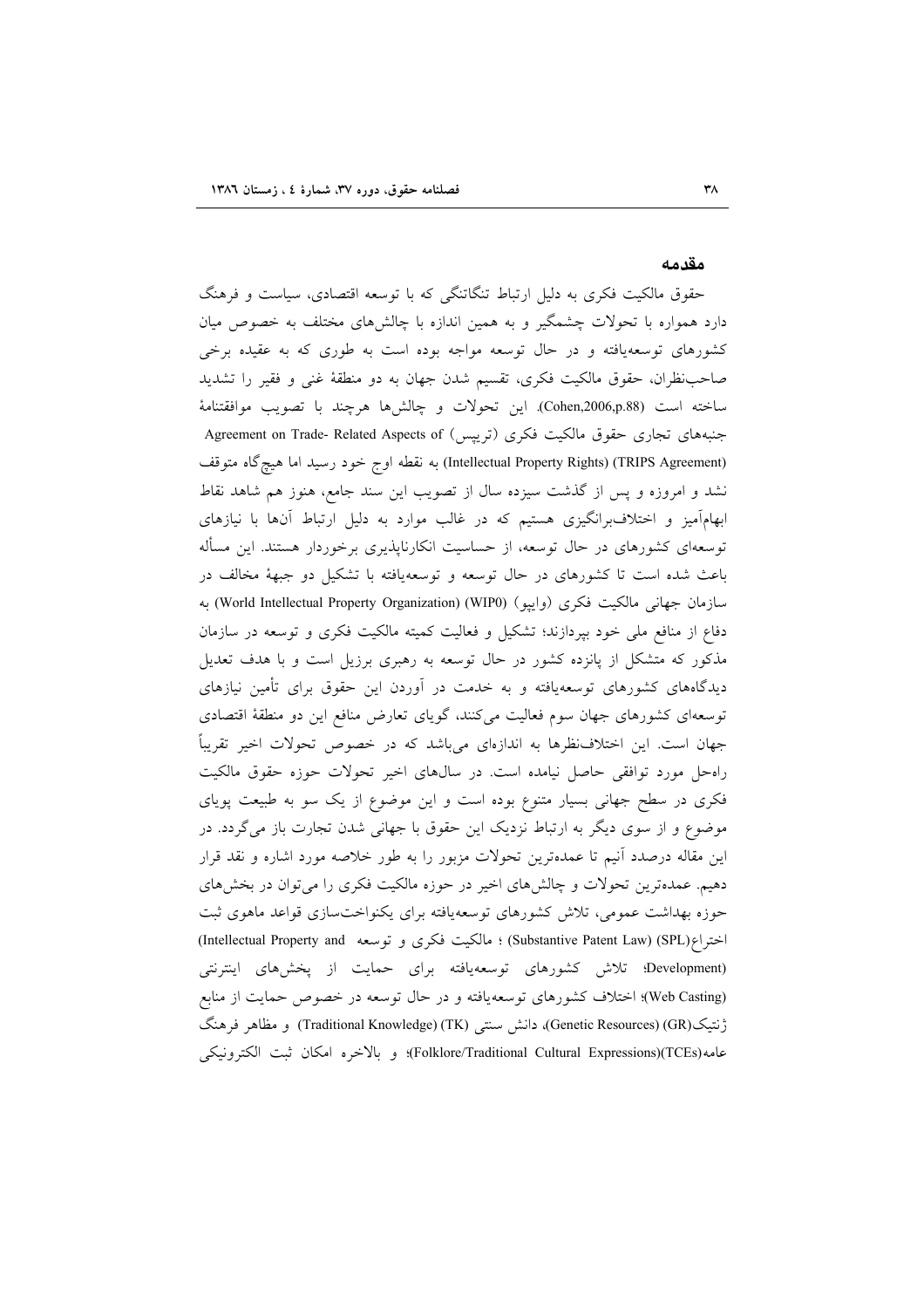برخی مصادیق مالکیت فکری ً دید که در ادامه و در قالب پنج بخش، این موضوعها را بررسی خواهيم کړد:

### ۱. بهداشت عمومی، نوآوری و مالکیت فکری:

در سال@ای اخیر جهان شاهد مباحث رو به رشـدی در خـصوص لـزوم توجـه بیــشتر بــه ارتباط بین حقوق مالکیت فکری، نوآوری و بهداشت عمومی بوده است که با تــلاش۵مــایی در زمینه کاهش فقر و ارتقاء دستیابی عمومی به مراقبتهای بهداشتی همراه شـده اسـت. نگــرش کشورهای در حال توسعه به مسئله مالکیت فکری و تأثیر آن بر وضعیت بهداشت عمومی مبین این واقعیت است که بهرغم توسعه علمی و توفیق روزافزون بشر در مقابله با بیماریها و ابداع داروها و روش های درمانی جدید، جمعیت کـشورهای در حـال توسـعه در دور باطـل فقـر و بیماری باقی ماندهاند و حقوق مالکیت فکری نه تنها امکان نجات ایشان از وضعیت مـذکور را فراهم نیاورده است بلکه دسترسی ایشان به داروها و فرآوردههای بهداشـتی را نیــز مــشکل تــر ساخته است. این امر در مذاکرات دور دوحه به وضوح مورد توجه قرار گرفته است:

«حمایت مالکیت فکری برای ایجاد داروهای جدید اهمیت دارد..... ما نگرانی هایی را ک در خصوص تأثیر این حمایت بر قیمتها وجود دارد درک میکنیم.» همچنین در فرازی دیگـر تأکید شده است که «موافقتنامه ترییس نمی تواند و نباید از انجام اقدامات<sub>ی</sub> که بــرای حمایــت از بهداشت عمومی صورت می پذیرند جلوگیری نماید. همانگونه که ما بر تعهد خود بـر اجـرای ترییس تأکید می کنیم. ترییس هم می تواند و باید به نحوی تفسیر و اجرا شود که نقش حمایتی از بهداشت عمومی و به ویژه ارتقاء دسترسی به دارو برای تمامی آحاد جامعه را ایفاء نمایـد.» (Doha Ministerial Declaration 2001)

در سال ۲۰۰٤ سازمان بهداشت جهانی(WHO) (Werld Health Organization) یک کمیسیون مستقل را مأمور بررسی و تجزیه و تحلیل رابطه بین حقوق مالکیت فکری، نوأوری و بهداشت عصومی نصود (WHO Commission on Intellectual Property Rights, Innovation and Public) Health) گزارش این کمیسیون در ماه آوریل سال ۲۰۰٦ میلادی موجب بیداری جهانیان در زمینه مسائل ناشی از نوآوری و دسترسی به فرآوردههای بهداشتی بـه ویـژه در کـشورهای در حال توسعه گردیــد.(Report on Intellectual Property, Innovation and Public Health, 2006) در این گزارش کمیسیون به بررسی تأثیرات مختلف حقوق مالکیت فکری بر جریـان تحقیقــات و نتایج توسعه فرآوردههای دارویی در کشورهای توسعه یافتـه و در حـال توسـعه و نیــز امکــان تضمین دسترسی به این فرآوردهها در کشورهای در حال توسعه پرداخته اسـت و تـأثیر سـایر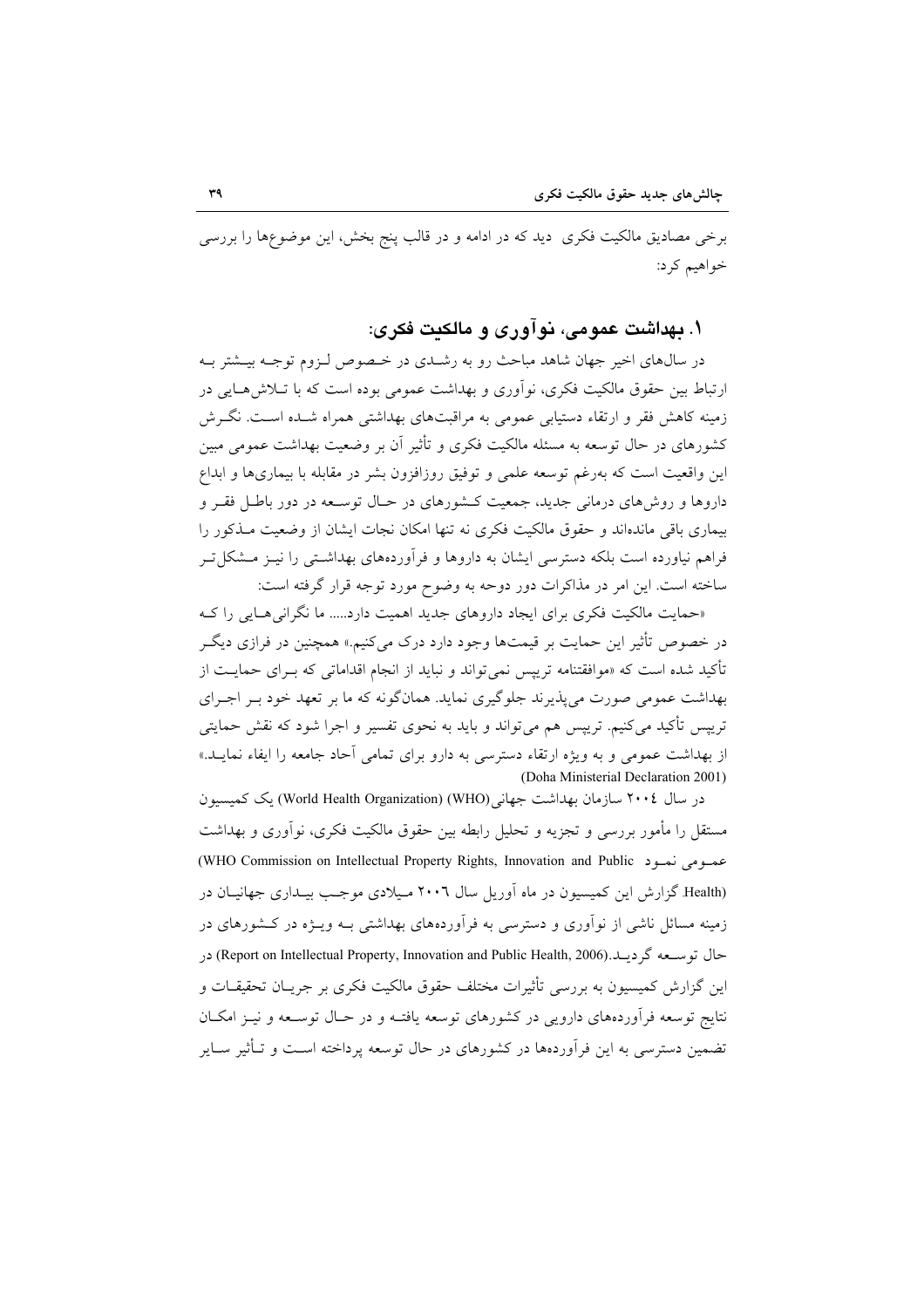روش ها و سازوکارهای تأمین مالی و انگیزشی و ایجاد ظرفیت برای نوآوری در کشورهای در حال توسعه را مورد توجه قرار داده است. از نکات بسیار مهم این گزارش نتایج منتــشره در آن است. به موجب گزارش مذکور تـأمین حقـوق مالکیـت فکـری انگیـزه مهمـی بـرای توسـعه داروهای جدید و فنآوریهای دارویی محسوب می شود، لیکن در جوامع بیمباری کبه از فقیر رنج می برند، این حقوق انگیزه لازم و موثری به شــمار نمــی(ود. کمیـسیون همچنــین در ایــن گزارش بیش از ٦٠ توصیه برای ترویج نوآوری و ارتقاء دسترسی به فرآوردههای دارویی ارائـه نموده است که مشروح این توصیهها در سایت سازمان بهداشت جهـانی قابـل مطالعـه اسـت  $. (http://www.who.int/phi)$ 

در ماه می سال ۲۰۰٦ میلادی مجمع عمومی سازمان بهداشت جهانی قطعنامـهی شـمارهی (WHA59.24) را تصویب نمود که به موجب آن از تمامی کشورهای عـضو علاقمنـد خواسـته شده است که با توجه به توصیههای کمیسیون به عنوان یک راهبرد و برنامه عمل جهانی اقــدام به تدوین یک چارچوب میان مدت در خصوص حقوق مالکیت فکری، نـواَوری و بهداشـت عمومی نمایند. همچنین بر اساس این قطعنامه مقرر شد که یک گروه کاری بین الدولی تـشکیل و اقدامات ذیل را به انجام رساند:

– به طراحی یک راهبرد و برنامه عمل جهانی که اهداف آن از جمله تـضمین ایجـاد یک شالوده پایدار و مترقی برای هـدایت نیازهـا و توسـعه و تحقیـق در امـور بهداشـتی ضروری که مرتبط با بیماریهایی که تـأثیر نامناسـبی بـر توسـعه کـشورها دارنـد، اقــدام خواهند نمود.

– گزارشی در خصوص پیشرفت حاصل شده در زمینه توجه ویژه به هدایت نیازها و سایر حوزههای بالقوه برای اقدامات فوری اجرایی به شـصتمین نشـست مجمـع عمـومی سازمان بهداشت جهاني ارائه نمايند.

– راهبرد و برنامه عمل جهانی نهایی شـده را بـه شـصت و یکمـین نشـست مجمـع عمومی سازمان بهداشت جهانی ارائه نمایند.

این کارگروه نخستین جلسه خود را با حضور ۱۰۰ کشور عضو و مشارکت سایر گروههای ذی نفع و نیز نمایندگان وایپو در دسامبر سال ۲۰۰٦ میلادی برگزار نمود و شش عنوان را در پیشنویس برنامه عمل لحاظ کرد. این عناوین عبارتند از:

> – الويت بخشي به موضوع تحقيق و نيازهاي توسعه، – رشد تحقیق و توسعه، – ایجاد و ارتقاء ظرفیت نوآوری،

 $\mathbf{L}$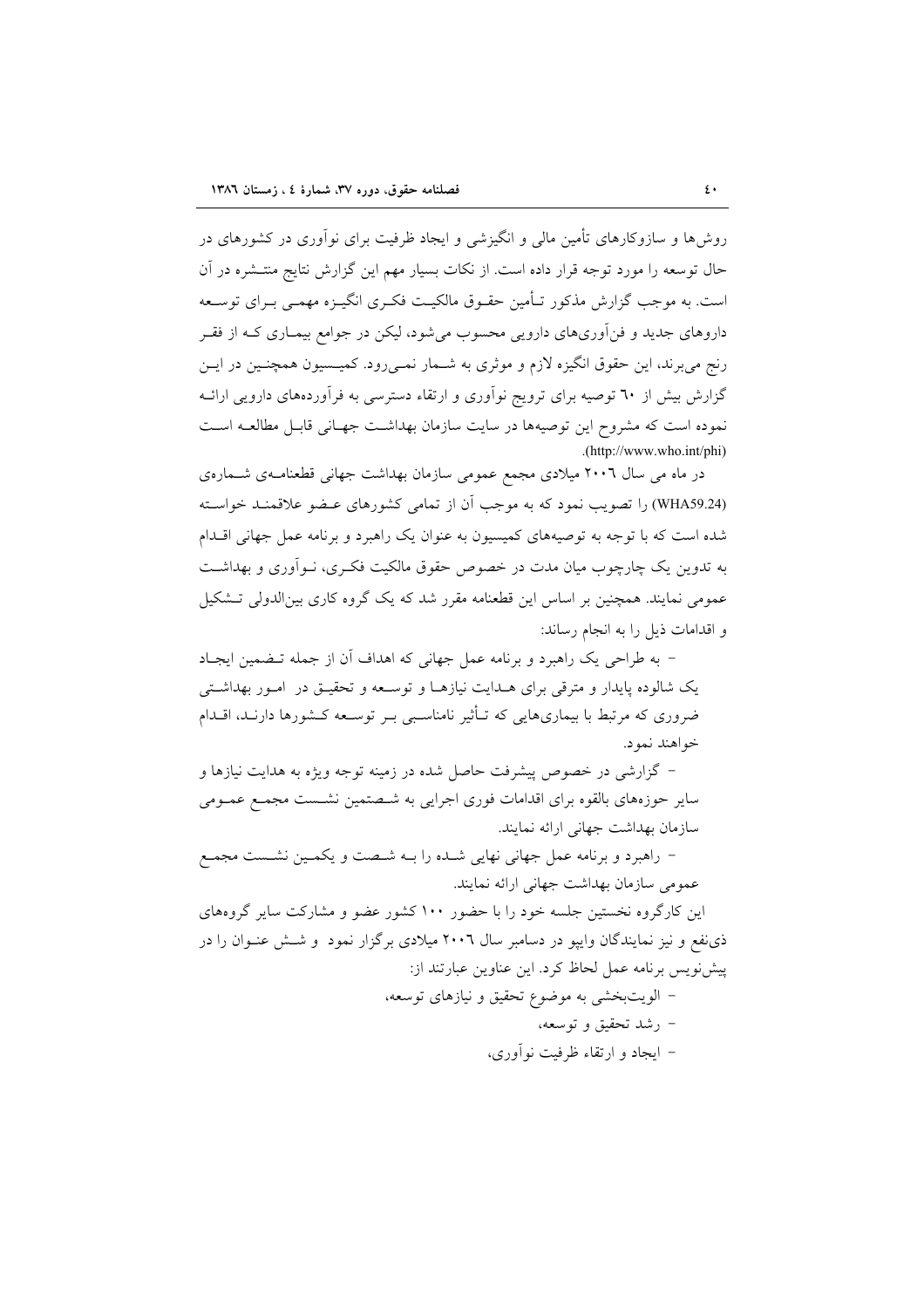- بهبود روشهای تحویل و دسترسی، – تضمین سازوکارهای مالی پایدار، - ایجاد یک نظام نظارت و گزارش دهی، در جریان مذاکراتی که در زمان برگزاری نشست صورت پذیرفت دو مسئله دیگر نیز به آن اضافه شد که عبارتند از:

– انتقال فن أورى،

– مدېريت مالکيت فکري،

همانگونه که ملاحظه می شود از جمله مواردی که در عناوین فوق مورد توجه قرار گرفتـه است موضوع مالکیت فکری است. این موضوع در طی مـذاکرات منطقـهای و نیـز در جریـان نشستهای شصت و شصت و یکم مجمع عمومی بهداشت جهانی مطرح و مباحث بسیاری را بین شرکت کنندگان موجب گردید. اهم مواردی که در خصوص مالکیت فکری مورد بحـث و مذاکره واقع شد عبارتند از: ظرفیتسازی، مباحث دسترسی به اختراعات مـرتبط بـا بهداشـت، بهرهگیری از روشهای منبع آزاد (Open-Source) بـرای حمایـت از کـشفیات علمـی، اتخـاذ تمهیدات انگیزشی جایگزین نظیر اعطای جوایز و روش های بازاریابی نوین، به حداکثر رسانی انعطاف در نظامهای جاری و تعهد به تحقیق و توسعه.

آنچه که از خلال مباحث مذکور جلب توجه می نماید رویکرد جامعــه جهــانی بــه محــدود نمودن انحـصارات ناشــي از مالكيـت فكـرى و توسـعه روش٥هـاي جـايگزين بـراي تــشويق نوآوریها و در عین حال فراهم آوردن امکان دسترسی هرچه بیشتر مردم کـشورهای در حـال توسعه به فرآوردههای بهداشتی و درمانی میباشد که این موضوع چالـشی جـدی بـر سـر راه گسترش حمایتها براساس توسعه مفاهیم مالکیت فکری به شمار میرود.

# ۲. تلاش کشورهای توسعهپافته برای یکنواختسازی قواعد ماهوی ثىت اختراع

از جمله تحولات اخیر حوزه مالکیت فکری که امروزه به یکی از نقاط چالش برانگیز میان کشورهای در حال توسعه و کشورهای توسعهپافته تبدیل شده است، تلاش کشورهای پیشرفته خصوصاً آمریکا، ژاپن و اتحادیه اروپا برای هماهنگسازی قواعد ماهوی اختراع در قالب موافقتنامه مادرید است. ایجاد نظام صحیح ثبت اختراع جهانی با یک اداره مرکزی برای صدور ورقههای اختراع معتبر، در میان شرکتهای فرا ملیتی و استراتژیستهای نظام ثبت اختراع یک رؤيا بوده است. قبل از انعقاد موافقتنامه تريپس اين امر به عنوان يک رؤيا قلمداد مي شد؛ چرا که ضرورت یکنواختسازی کامل شرایط ماهوی از نظر سیاسی، غیر قابل دست،یابی به نظر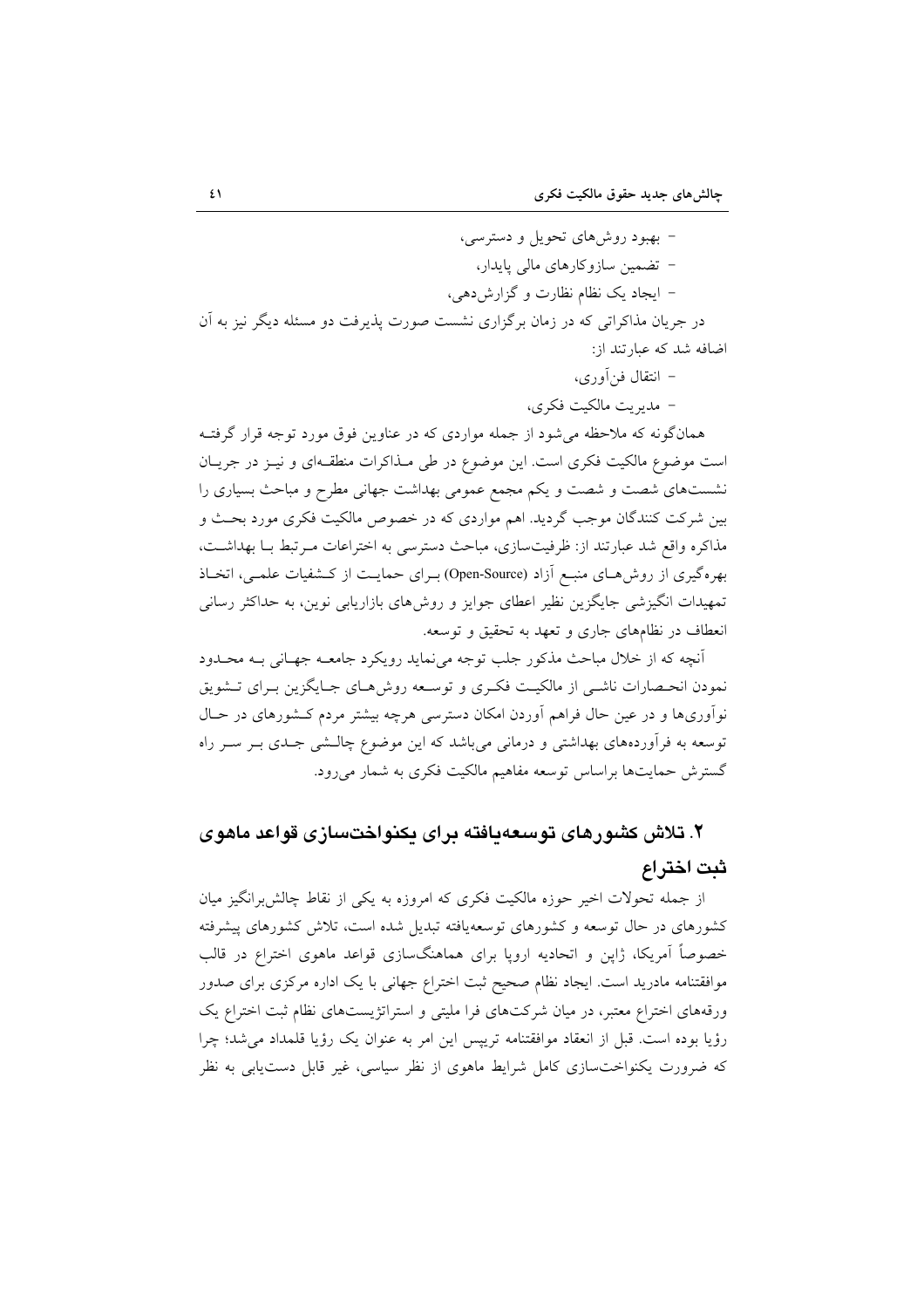میرسید. وایپو مکرراً در این زمینه تلاش کرده و شکست خورده است. آخرین تلاش سازمان مربوط به اواخر دهه ۱۹۸۰ میباشد که به شکست انجامید. علت این شکست را در یاسخ این سؤال باید جستجو کنیم که چرا صاحبان صنایع، دولتها را تشویق می کردند که موضوعات مربوط به ثبت اختراع را به مذاكرات سازمان جهانى تجارت (World Trade Organization) (WTO) انتقال دهند؟ جایی که فشار سیاسی از سوی کشورهای غنی میتوانست در یک سطح بسیار بالاتری نسبت به وایپو، که یک نهاد فنی با قدرت سیاسی یا دانش عملی محدود است، سازماندهی شود. موضوع یکنواختسازی کامل شرایط ماهوی مجددا در سال ۲۰۰۰ میلادی در دستور کار واییو قرار گرفت. در چارچوب دستور کار فوق، کمیته دائمی حق اختراع (Standing Committee of Patent)(SCP) در طی سال های ۲۰۰۱ و ۲۰۰۳ میلادی در جلسات متعدد خود، پیش نویس معاهده ۱۲ مادهای را در رابطه با مسائل ماهوی اختراع مورد بحث و بررسی نمایندگان کشورهای عضو قرار داده و این مذاکرات در دهمین اجلاس کمیته در سال ۲۰۰٤ در مقر وايپو جهاني مالكيت فكرى در ژنو برگزار شد و به لحاظ اختلاف شديد کشورهای پیشنهاددهنده و نمایندگان کشورهای در حال توسعه تقریباً به بن بست رسید و تاکنون نیز به نتیجهای نرسیده است. توضیح اینکه کشورهای ژاپن و آمریکا به همراه اداره اختراعات اروپا بر این عقیده اصرار دارند که به جای بررسی همه مسائل مربوط به ماهیت اختراعات، چهار موضوع مشخص يعني دانش پيشين(Prior Art)، مهلت ارفاقي(Grace Period)، نوآوری(Novelty) و گام ابتکاری(Inventive Step) بدواً مورد مذاکره و در خصوص مفهوم و گستره دقیق آن اتخاذ تصمیم شود و معاهدهای در این زمینه تهیه گردد و در رابطه با دیگر مقررات ماهوی اختراع که مورد نظر کشورهای در حال توسعه است، در مراحل بعدی، رسیدگی و اتخاذ تصمیم گردد. این پیشنهاد، مورد مخالفت جدی کشورهای در حال توسعه و واردکننده اختراعات قرار گرفته است؛ زیرا این دسته از کشورها معتقدند که تمام مسائل مربوط به ماهیت اختراع از جمله موضوع ً محدودیتها و استثنائات بر حقوق انحصاری مخترع، باید همراه با موارد چهارگانه فوقالذکر مورد بحث و بررسی کمیته دائمی قرار گیرد و تفکیک موضوعات به نحوی که از طرف کشورهای پیشرفته پیشنهاد شده است را به نفع کشورهای در حال توسعه ندانستهاند. بی گمان تصویب طرح مورد نظر کشورهای توسعهیافته قابلیت انعطاف پذیری قوانین ملی کشورها را در رابطه با موضوعات ماهوی اختراعات که تا حدودی، مورد تأیید و تأکید موافقتنامهٔ تریپس نیز میباشد، کمرنگ و قدرت قوانین ملی کشورها را در خصوص این موضوع محدودتر میکند (میرحسینی،۱۳۸۵) و (http//www.wipo.org/wipo/scp/10/5). براي شناخت بيشتر لازم است معاهده حقوق ماهوي ثبت اختراع Substantive Patent Law) (SPLT) reaty) را از زوایای دیگر بررسی نمائیم.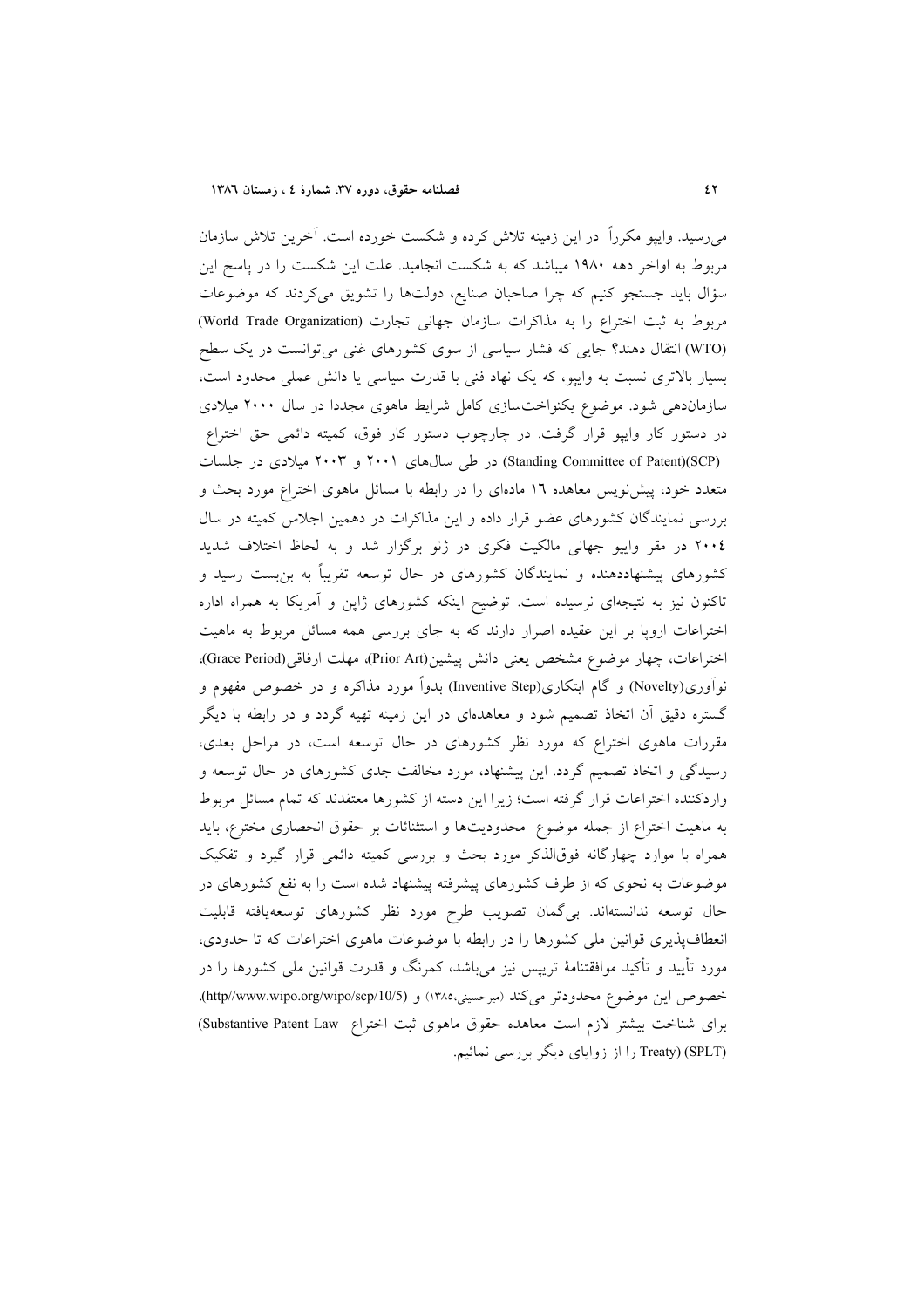#### الف. کار کر د معاهده حقوق ماهو ی ثبت اختر اع

این معاهده با هدف برداشتن یک گـام اساسـی تـدوین شـد. موافقتنامـه تـریپس حـداقل استانداردهای لازم را تعریف میکند (یکنواختسازی)؛ در حالیکه معاهده آن را ارتقاء داده و حداکثر استانداردها (سقف) را برای آن ارائه میکند. در حالیکه امروزه، کشورها برای برقراری شرایط اضـافی، جهـت واگـذاری ورقـه اختـراع از آزادی کامـل برخـوردار هـستند، مگـر در صورتیکه به طور صریح توسط تریپس منع شده باشند، اما در آینده، صرفاً این حق انتخابهــا را در صورتی خواهند داشت که معاهده به طور صریح معین کرده باشد. اگر یک ثبت اختـراع جهانی، تبدیل به واقعیت شود، جهت اینکه ورقههای ثبت اختراع به طور متمرکز با یک اعتبـار جهانی واگذار شود؛ دولتهای سراسر دنیا باید موافقت خود را با از بین بردن نظامهـای ملـی ثبت اختراع و پذیرش یک قانون ثبت اختراع مشترک اعلام کنند (Grain,2002,p.7).

#### ب. تفاوت معاهده و موافقتنامه ترییس

معاهده ادامهدهنده مستقيم اهداف موافقتنامه تريبس است. اما تفــاوتهــاى مهمــى از نظــر فرآیند و نیز سیاستگذاری میان آنها وجود دارد. یکی از دلایل اصلی موفقیت ترییس این بود که صرفاً متضمن «استانداردهای حمایتی بود که کـشورهای توسـعه یافتـه مـیتوانــستند میـان خودشان مورد موافقت قرار دهند»(Reichman,Jerome H.,1998,p.32). مبنای همکاری مستحکم میان سه قطب اَمریکا، اتحادیه اروپا و ژاپن که در عالم ثبت اختراع به عنوان قطب سـهجانبـه مشهور هستند، این بود که هیچکدام از آنها چیزی از موارد مهم را در قوانین ثبت اختراع خــود جهت مطابقت با موافقتنامه تريبس نبايد اضافه كند يا تغيير دهد. تمام مفاد آن، پيرامـون تغييـر مقررات کشورهای در حال توسعه بود. در واقع تمام مسائلی که باعث کنارهگیــری کــشورهای در حال توسعه از روند موافقتنامه می شد به دقت خارج از قلمرو آن قرار داده شد.

معاهده بر خلاف تریپس ابتدا به کنار گذاشتن باقی مانده تفاوتهای میان کشورهای قطب سهجانبه پرداخته است. این امر بسیار ساده به نظر می رسد؛ زیرا تغییرات مورد نظر در مقایسه با تحول کلی که ترییس برای کشورهای در حال توسیعه در پیردارد، کیاملاً محیدود است. از این٫و، احتمالاً از نظر سیاسی بـرای وصـول بـه سـطح اجمـاع، یکنواخـتسـازی میـان بقیـه کشورهای جهان نسبت به قدرتهای سهجانبه بسیار دشوارتر از آنچه به نظر می رسـد خواهـد بو د.

تفاوت مهم دیگر این است که ترییس تنها بواسطه ضمیمه شـدن بـه بـسته(Package) کلـی سازمان جهانی تجارت قابل اجرا است. کشورهای در حال توسعه با دو گزینـه مواجـه بودنـد: یذیرش ترییس به عنوان جزئی از بسته و یا عدم عضویت در سازمان جهانی تجارت بــه طــور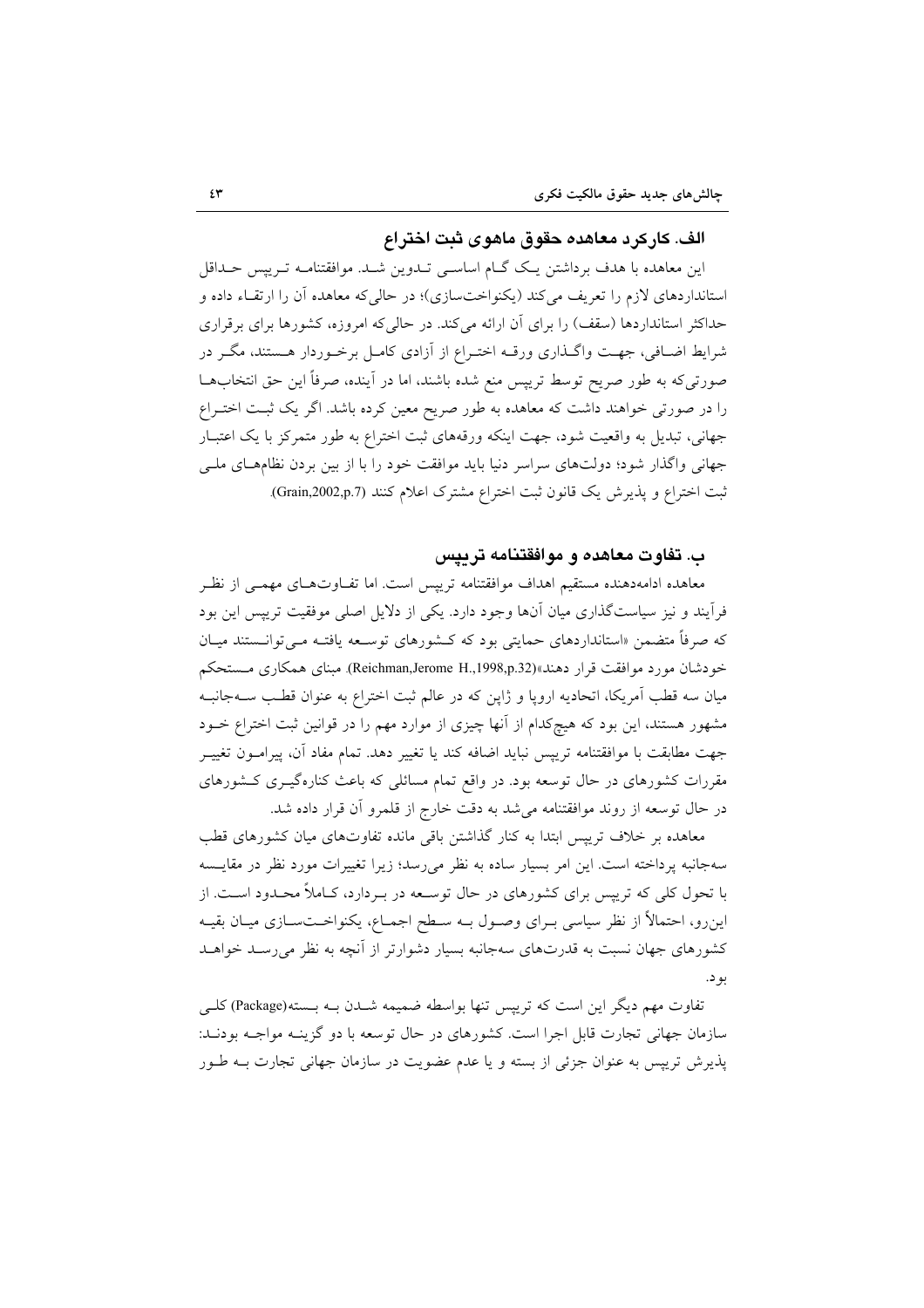مطلق. اکثر آنها ترییس را به عنوان یک دشمن ضروری جهت تأمین منافع تجاری مورد انتظار در زمینههای دیگر، به ویژه روش بهتر برای وصول به بازارهـای کـشورهای توسـعه یافتــه در مورد صادرات کشاورزی و نساجی پذیرفتند. معاهده در یک فضای بسیار متفاوتی مورد مذاکره قرار میگیرد. امضاء معاهده داوطلبانه خواهد بود. کشورها می توانند معاهدات وایپو را بر مبنای بررسي موردي(Case-By-Case) بيذيرند.

نقش معاهده برخلاف پارهای از معاهدات خاص وایبو، در ارتباط با آینده نظام ثبت اختراع و در واقع ساختارهای قدرت در اقتصاد جهانی چنان محوری خواهد شد که عدم عضویت در آن دشوار خواهد بود.

#### پ. موضوعات محوری

موضوعات محوری در مذاکرات معاهده چیست؟ اگر کشورها نهایتاً در مورد متن معاهــده به توافق برسند احتمالاً چه چیزی تغییر می کند؟

#### ۱. تمرکز قدرت

معاهده به طور غیر قابل اجتناب، به تمرکز بیشتر قدرت بر نظام ثبت اختـراع در وایپــو و ادارات ثبت اختراع بزرگ منجر میشود. برنده نهایی تصویب معاهده اساساً قطـب ســه جانبــه ثبت اختراع یعنی امریکا، ژاپن و اتحادیه اروپا و در برخی موضاعات سایر کـشورهای توسـعه یافته و احتمالاً بعضی ازکشورهای در حال توسعه خواهند بود. کشورهای غنی به طور فزاینــده نظام ثبت اختراع را به مثابه ابزار اولیه کنترل اقتصاد جهانی مورد توجه قـرار مـیcهنـد. دلیلـی وجود ندارد باور کنیم که آنها به اراده خود بر ناکارآمدسازی آن توافق خواهند نمود.

معاهده نه تنها فضای حقوقی کوچکی را برای سازگاری ملی اعطاء نمی کنـد، بلکـه بیــشتر انگیزهها را برای کشورهای کوچکتر و فقیرتر جهت حفظ ظرفیت بررسی ثبت اختـراع ملـی از بین می برد. حتی با عدم نیل به یک سازوکار جهانی ثبت اختراع، ممکن است در طـول زمـان، حجم بزرگی از اقدامات برای بررسی ثبت اختراع در اختیار کامل ادارات بزرگتر متمرکز شـود؛ به گونهای که به طور مؤثر یکنواخت سازی جهانی بدون هیچ نیازی به یک توافقنامه رسمی به دست آيد.

#### ٢. استثنائات حداقلي از قابليت ثبت اختراع

تنها موضوع ماهوی که باعث از هم پاشیدن اتحاد کشورهای سه جانبه مـیشـود، عبـارت است از مسئله محدودیتهای قابلیت ثبت. امریکا به طور واقعـی ثبـت اختـراع در مـورد هـر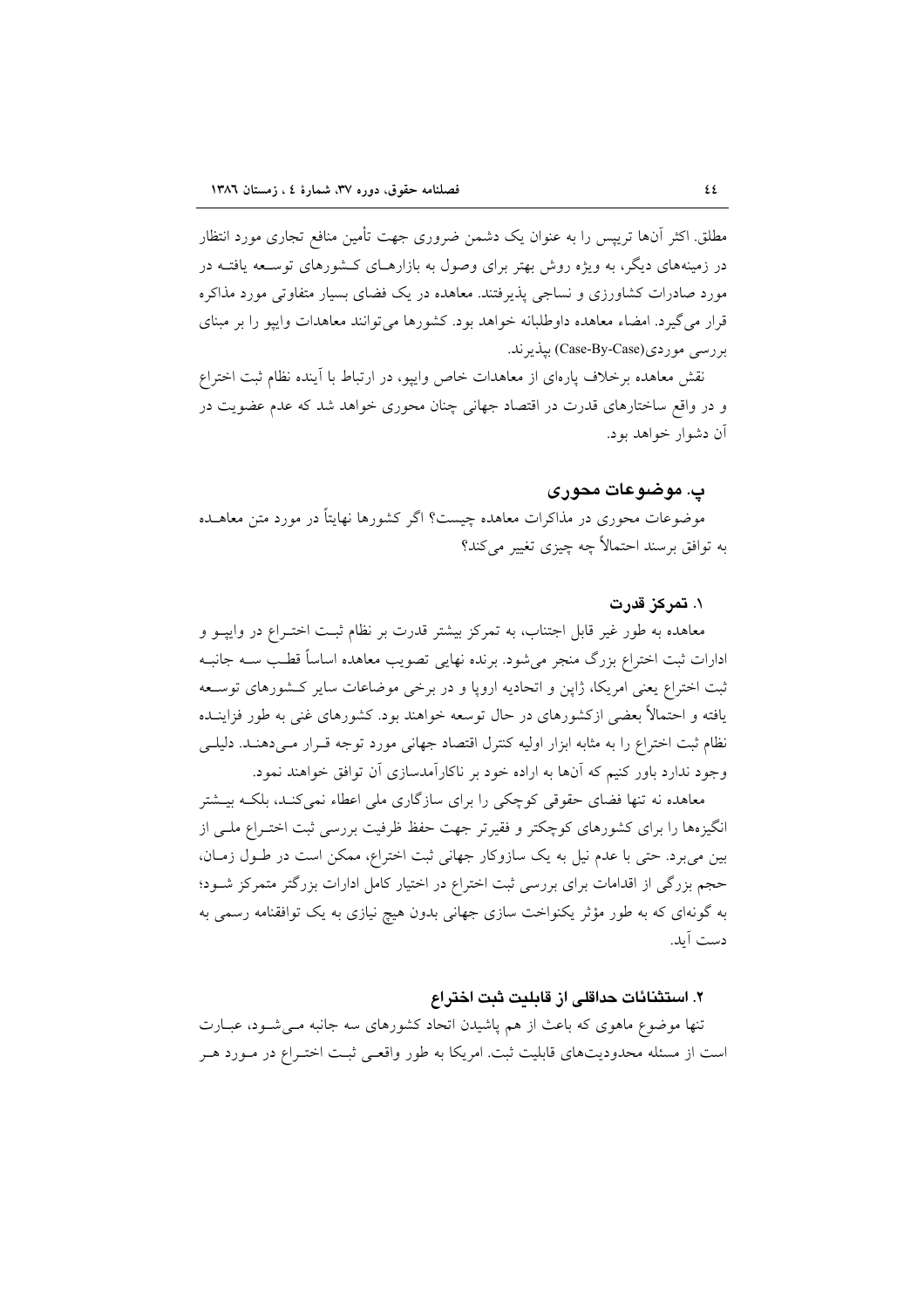چیزی را اجازه میدهد در حالی که ژاپس و بـه ویـژه اتحادیـه اروپـا دارای محـدودیتهـای شدیدتری هستند. این موضوع دارای دو بعد اصلی است.

اولی عبارت است از اینکه در حوزه ملی چه موضوعاتی باید از قابلیت ثبت اختراع مستثنی شوند؟ امریکا هیچکدام را نمیخواهد و اتحادیه اروپا تاکنون از استثنائات اجازه داده شـده بـر اساس موافقتنامه تریپس به منظور رعایت اخلاق حسنه و نظم عمـومی و نیـز بـرای گیاهـان و حيوانات دفاع كرده است.

بعد دیگر این است که آیا اختراع ثبت شده باید حائز ویژگی فنی باشد؟ بر اساس تـرییس ورقههای ثبت اختراع باید در تمام زمینههای فنآوری قابـل دسـترس باشـد؛ امـا نــه در مــورد موضوعات غير فناورانه. در حقوق امريكا چنـين محـدويتي وجـود نـدارد؛ بـدين مفهـوم كـه چیزهایی مانند «برنامههای کامپیوتری» و «روشهای تجارتی» همچنان قابل ثبت هستند.

اگر چه حتی امریکا در یافشاری خود بر کنار گذاشتن استثنائات فعلی از قابلیت ثبت اختراع کاملاً دچار تردید شده است، اما بسیار محتمل است که بعـضی موفقیــتهــا در توافــق نهایی به دست آید؛ تنها بدین جهت که اتحادیه اروپا و ژاپن در مقایسه با امریکا دارای احتمال موفقیت اندکی، در ارائه پیشنهاد هستند.

با توجه به اینکه در حال حاضر احتمال زیادی وجود دارد که اتحادیه اروپا که عملاً راجع به گیاهان و حیوانات، تقریباً به اندازه اَمریکا اقدام به واگذاری ورقه اختراع مـیiمایـد، تــسلیم مقوله ثبت اختراع راجع به موجودات زنده شود؛ چرا که تفاوت اندکی میان متن ترییس و متن كنوانسيون ثبت اختراع ارويايي (European Patent Convention) (EPC) وجـود دارد. مـوقعي كـه تریپس استثناء نمودن «حیوانات و گیاهان» را از مقررات اعطای حقوق مالکیت فکری اجبازه میدهد، کنوانسیون یاد شده صرفاً «گونههای گیاه<sub>ی</sub> و حیوانی» را مستثنی نمـوده اسـت و ایــن امر به گونهای گمراه کننده توسط ادارات ثبت اختراع اروپایی چنین تفسیر شده است کـه ثبـت اختراعات راجع به گیاهان و حیوانات تا زمانی که درخواست مورد نظر برای «رقم» (Variety) ارائه شده باشد، و درباره طبقات دیگر همچون «نژادها» (Species) و یا «رگههای خالص بـرای اصلاح» (Breeding Line)نباشد، مورد قبول است. بـه همـين دليـل، اتحاديـه ارويـا بـه أسـاني می تواند یک تغییر مشابه از واژه پردازی در معاهده را بدون هرگونه تأثیری نسبت به رویه ثبت اختراع خود بپذیرد. همچنین این اقدام، کار مشکلی برای ژاپن یا سایر کشورهای توسعه یافتـه محسوب نمی شود. تحول مزبور صرفاً می تواند بر کشورهای در حال توسعه تأثیرگذار باشد که اکثر آنها هنوز هم نوآوریهای مرتبط با گیاهان و حیوانات را از امکان دریافت ورف اختـراع استثناء کر دہاند (حبیبا، ١٣٨٣، ص١٦٥).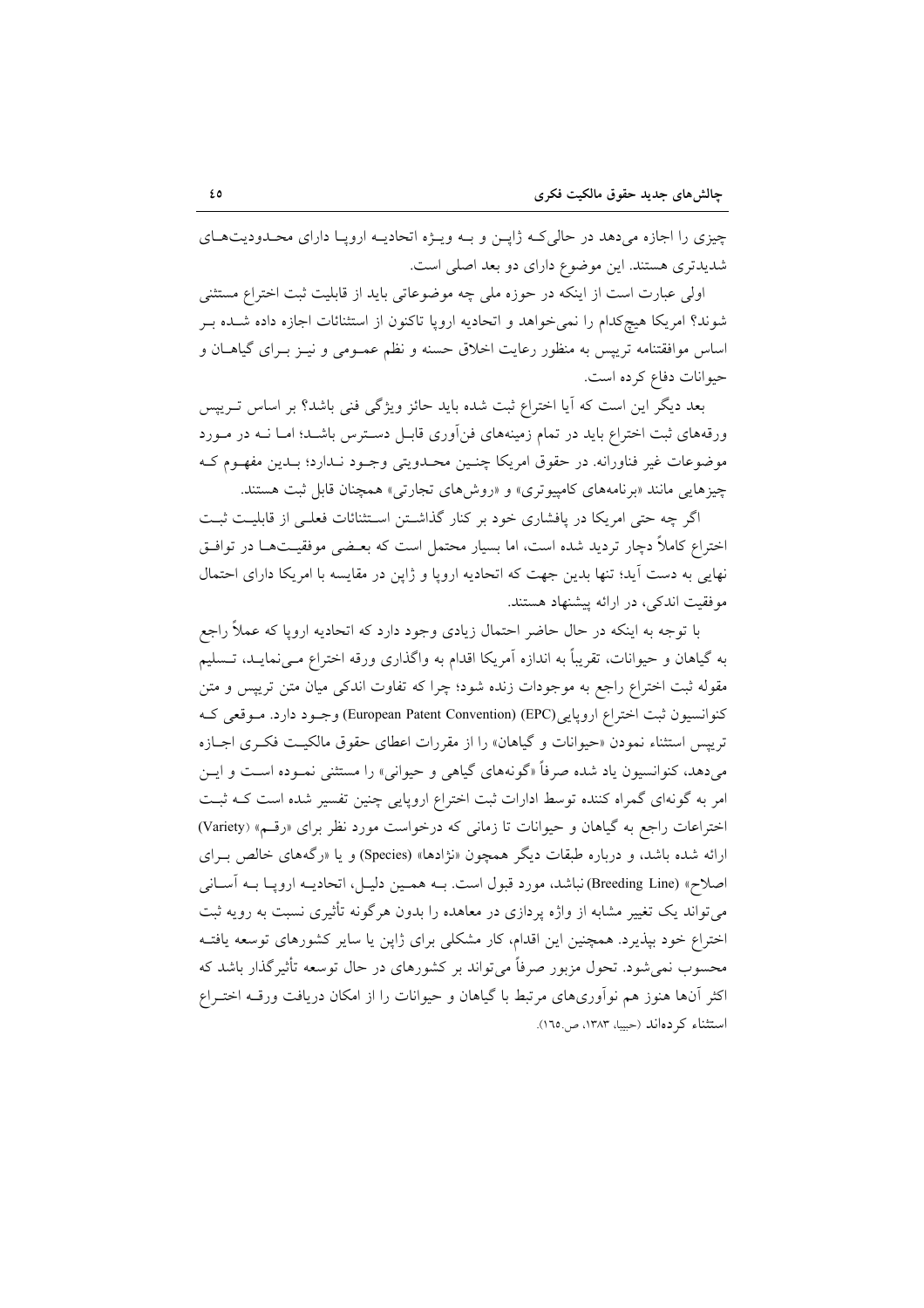#### ۳. توافق های فرهنگی و زیانی

باقی مانده موضوعات اصلی، بیشتر در مورد فرهنگ و زبان است تا ماهیت. ایــن بــدین مفهوم نیست که بگوئیم آنها به سادگی حل خواهند شد. نهایتاً، دولتها می خواهند نــسبت بــه دست کشیدن از رفتار و رویههای ریشه دار خود بی میل باشند اما تحولات مـورد نظـر باعـث ایجاد تفاوت ماهوی در مورد شیوه کارکرد نظام ثبت اختراع نخواهد شد. مهمترین موضـوع از مسایل فرهنگی عبارت اسـت از تقـسیم کـشورها براسـاس پــذیرش اصــول « اولــین مختــرع» (First-to-Invent) و يا «اولين متقاضى اظهارنامه ثبت اختراع» (First-to- File). امريكا در يافشارى به اعطاء ورقه اختراع بر مبناى تاريخ ايجاد اختراع و نه تاريخ ثبت تقاضـانامه يكـي از معــدود کشورها<sup>\</sup> به شمار می]یدکه از روش مذکور پیروی میکند (ممان*،ص ١٥٤). هدف کلی* نظام «اولین متقاضی اظهارنامه ثبت اختراع» جلوگیری از امتناع مخترعین از ثبت اختـراع و در عـین حـال برداشتن بار از دوش اداره ثبت اختراع است (Stuart J.H.Graham,2000,p.143). امریکا بــه ایــن هدف واقع گرایانه تن نمیدهد ولی اتحادیه اروپا و سایر کشورهای دنیـا دنبـال مـصالح خـود هستند. برای آنهایی که با این مسأله درگیر هستند، بـسیار روشـن اسـت کـه معاهـده قواعـد ماهوی حقوق ثبت اختراع به وجود نخواهد آمد مگر اینکه امریکا نسبت به تغییـر نظـام خــود موافقت کند. لیکن مسأله چنان حساس است که حتی در متن پیش سویس معاهــده ذکــر نـــشده است. در امریکا، شرکتهای بزرگ به طور کلی آماده شدهاند تا این تغییـر را در ازای مزایـایی که یکنواختسازی جهانی می تواند به آنها بدهد، بیذیرند. اما اقلیت قابل شمارشی از مخترعین منفرد با پشتیبانی سیاسی قابل توجه به شدت از اصل «اولین مخترع» به عنوان مبنـای منـصفانه برای ثبت اختراعات دفاع می کند.

مسأله بسیار اساسی دیگر عبارت است از مهلت ارفــاقی کــه عنــصر ضــروری بــرای نظــام «اولین مخترع» به حساب می آید. بدین مفهوم که به یک مخترع، مدت زمان معینی مابین تاریخ ايجاد اختراع و تاريخ ثبت اظهارنامه ورقه اختراع اجازه داده شود، مـدت زمـاني كـه اطلاعـات راجع به اختراع، بدون بی|عتبار شدن ادعای حق اختراع قابل گردش باشد. حتی اگر در نهایت، آمریکا قاعده « اولین مخترع» را کنار بگذارد، می خواهد دوره مهلت ارفاقی را حفظ کرده و نیز آن را بر اساس معاهده اجباری سازد؛ چیزی که به نظر می رسد اکثریت کشورها حـداقل بـه همراه یارهای از شرایط، خود را آماده پذیرش آنها کردهاند.

مسأله فرهنگی دیگر که زمان بیشتری از مذاکره را اشغال کرده، این اسـت کـه آیــا اختــراع مي بايست مـستلزم «قابليـت كــاربرد صــنعتي» (Industrial Applicable) (اتحاديــه ارويــا و اكثــر

ر<br>کشور دیگر فیلیپین است.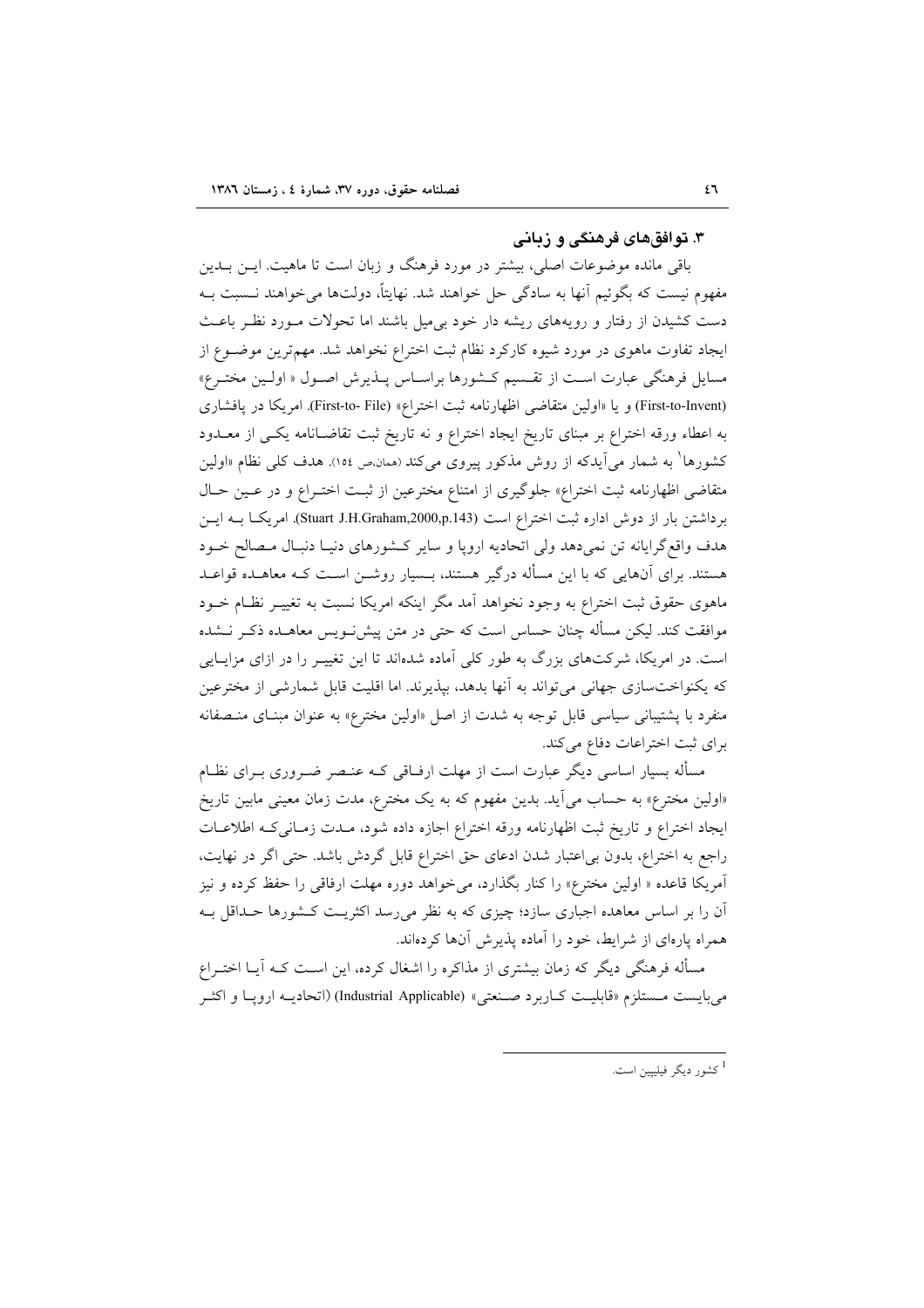کشورهای دیگر) یا «سـودمندی» (Utility) (امریکــا و بعــضی از کــشورهای دیگــر) باشــد؟ در تریپس از این مشکل بواسطه استفاده از هر دو اصطلاح بـه صـورت مـوازی جلـوگیری شـده است. در حالي كه شباهتهايي با بحث مربوط به « ويژگي فني» وجـود دارد، از اسـناد وايپـو چنین ظاهر میشود که در حقیقت، عملاً هیچ تفاوت اَشکاری میان کشورهایی که از هر یک از اصطلاحات استفاده می کنند وجود ندارد.

#### ت. مسائل فنی

علاوه بر مسائل فراوان سیاسی، شمار زیادی از موضوعات کم و بیش فنی هم وجود دارد. به عنوان مثال در میان کشورها نسبت به پیروی از رویه بررسی اختراع ا مریکا تمایـل زیـادی وجود دارد زیرا برای متقاضیان بسیار مطلوب بوده و میزان کمی از منافع اشخاص ثالث را زائل می کند؛ موردی که مقررات مزبور را برای تغییرات و اصلاحات در مورد ورقههای اختراع بعــد از ثبت مورد ملاحظه قرار مى دهد. اما جايى كه اتحاديه ارويا در مورد توجه به شرايط توصيف میکروارگانیسمهای تودیع شده، بسیار راحت است موارد دشواری وجود دارد که راهحـل آنهـا در اینکه چگونه شدت نظام ثبت اختراع باعث ارتقـاء انحـصارات بـر فـن آوري خواهــد شــد، تأثیر گذار خواهد بود.

همچنین یک مقرره فنی وجود دارد که میتواند در خنثی سازی قلمرو زیستی و دستبرد به دانش فنی مهم باشد. مادهای در مورد دانش و آگاهی سابق وجود داردکه بیانگر این است ک دانش و آگاهی سابق عبارت خواهد بود از: «همه اطلاعاتی که برای عامه مردم ودر هر نقطهای از دنیا و به هر شکل قابل دسترسی باشد.» این مقرره ممکن است بــدیهی بــه نظــر برســد امــا می تواند بر یک تحول بزرگ نسبت به رویه فعلی امریکا دلالـت کنـد کـه فقـط بـه طورکامـل اطلاعات قابل دسترس در میان مرزهای امریکا را مفروض می گیرد. خارج از امریکا اطلاعات، صرفاً در صورتی که به شکل مکتوب وجود داشته باشد به عنوان فن پیشین تلقی خواهــد شــد. این مسأله یک عامل مهم در بسیاری از موارد، مربوط به حریم زیستی مشهود محسوب خواهد شد. به عنوان مثال بهرغم استفاده از درخت "نيم" (Neem) در آسـياي جنـوبي كـه سـابقه بـه کارگیری از آن به بیش از صدها سال پیش به برمیگردد، در امریکـا بـرای آن ورقـه اختـراع صادر می گردد؛ به دلیل این که دانش و آگاهی سابق به صورت دانشی بوده که به طور شـفاهی منتقل شده است – همان طور که معمولاً انتقال دانش سنتی بـه ایــن نحــو اســت ,Reichman) (1998,p.232– و تا زمانی که متن قدیمی سانسکریت جهت اثبات آن پیدا شد، تـوجهی بـه آن نمي شد.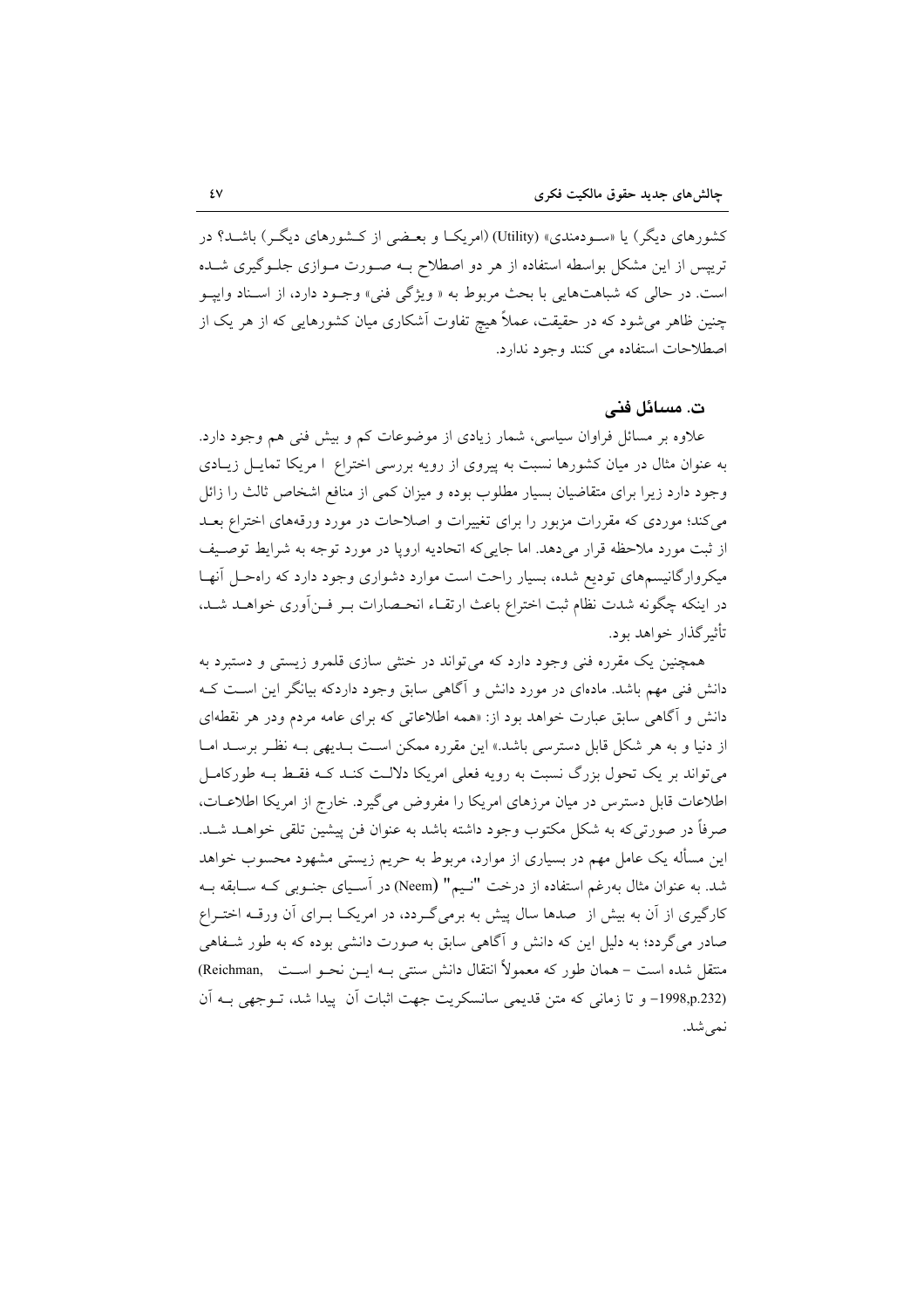ث. اینکار ات مریوط به کشور های در حال توسعه

بهرغم اینکه اکثریت اعضای وایپو را کشورهای در حـال توسـعه تـشکیل مـیدهنـد، ایـن کشورها ابتدا سنت رایج خود را که عمدتاً نقش انفعالی در مذاکرات است را در پیش گرفتند. اما در سال ۲۰۰۲ آنها نیز نقش بسیار فعالی به خود گرفته و تعدادی از اصلاحات مهم را برای متن معاهده به ثبت رساندند. بیشتر آن اصلاحات درباره مسائل محوری هستند؛ مبنی بر اینکـه تا چه نقطهای، فرآیند یکنواختسازی باید پیش رفته و چه استثنائات ملی بـرای قابلیـت ثبـت بايد تجويز شود؟

کشورهای امریکای لاتین، اصلاحاتی را به ثبت رساندهاند که براساس آن:

۱) به یک کشور اجبازه پیش بینبی استثنائاتی از معاهـده را جهـت تکمیـل تعهـدات بین المللی برای حمایت از منابع ژنتیک و دانش سنتی یا حمایت از سلامت عمومی یا منفعت عمومی در اقتصاد اجتماع و توسعه علمی و فنآوری میدهد.

۲) اجازه رد درخواستهای ثبت اختراع را در صورتی که منطبق بر قوانین قابل اعمال با توجه به بهداشت عمومی، دسترسی به منابع ژنتیک، دانش سنتی یا دیگـر زمینــههــای مصلحت عمومي نباشد، مي دهد.

سایر کشورهای در حال توسعه اصلاحاتی را پیشنهاد کردهاند که:

۳) شرطی را برای اعلام مبدأ مواد زیستی وژنتیکـی مـورد اســتفاده دراختراعــات مــورد ادعا و انطباق با اصل رضايت قبلي (PIC) (Prior Informed Consent) درمقررات راجع به دسترسی به منابع ژنتیک اضافه می کند.

٤) به طوركلي ممنوعيت در قبال شرايط ملي اضـافي راجـع بـه درخواسـتهـاي ثبـت اختراع را حذف مي كند.

همه این اصلاحات بـه جـز یـک مـورد، مـیتوانـد بـه دولـتهـا آزادی بیـشتری جهـت سازگارکردن نظامهای ثبت اختـراع بـا اهـداف سیاسـتگـذاری ملـی اعطـاء کـرده و سـطح یکنواختسازی در معاهده را کاهش دهد. به طور قابل پیش بینـی، کـشورهای توسـعه یافتـه و وایپو به این اصلاحات با یک نشانه پاسخ دادندو آن اینکه اصلاحات مذکور به مثابه یک تهدید برای تمام مذاکرات مورد تفسیر قرار گرفت. واییو با یک بی تفاوتی کلی به روند ایجاد شده، تا حدی پیش رفت که از قرار دادن اصلاحات اولیه در پیش نویس معاهــده خــودداری کــرد و در نهایت با اصرار کشورهای در حال توسعه، واپیو مجبور به تجدیدنظر گردید.

در هر صورت یکی از اصلاحات، به طور مؤثر با هدف یکنواختسازی سازگاری داشت. اصلاحات پیرامون اعلام مبدأ و رضایت قبلی با هــدف بهبــود ســازگاری بــا کنوانــسیون تنــوع زيستي (CBD) (Convention on Biological Diversity) را دنبال مي كرد. دليلي وجود ندارد كه چرا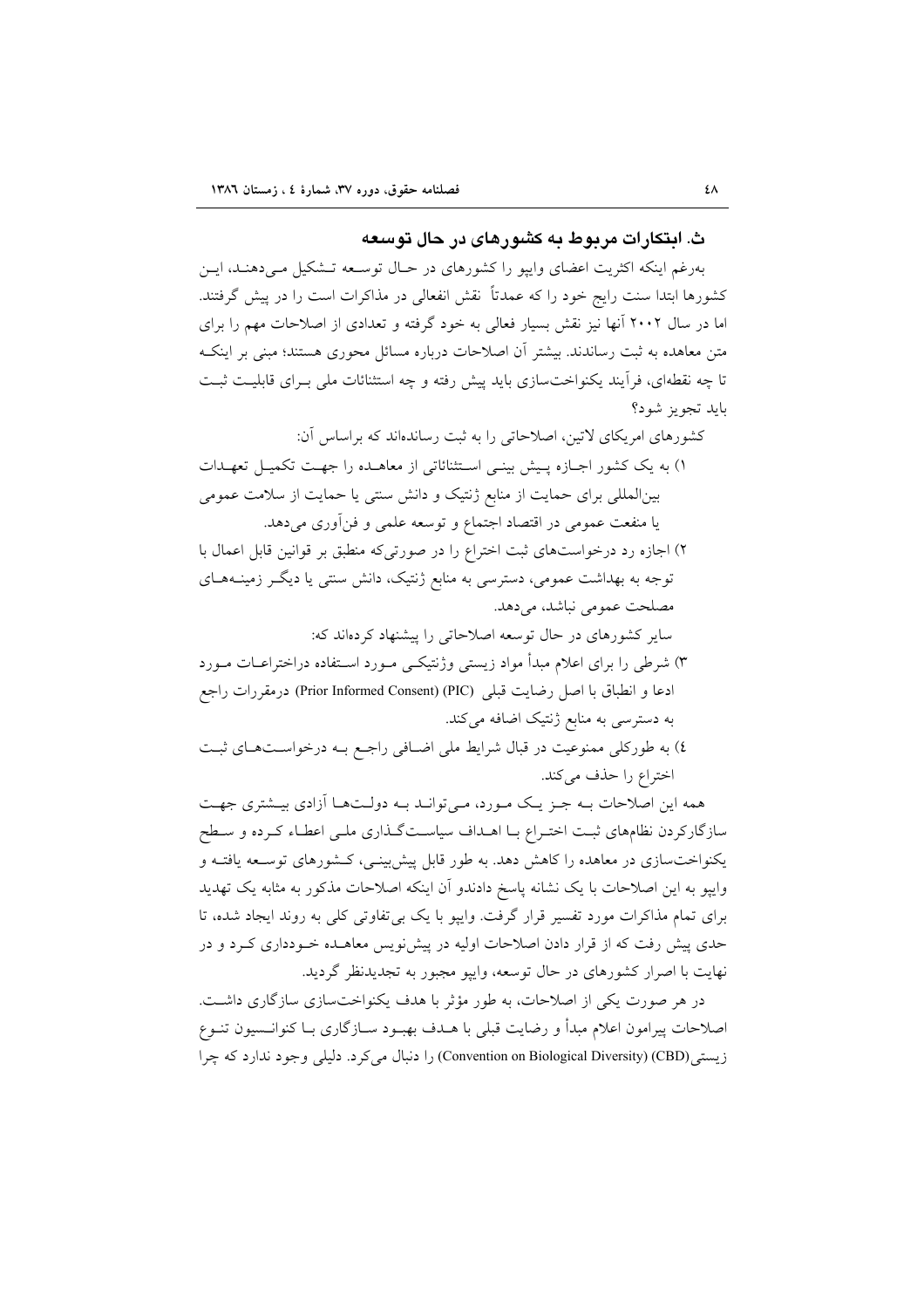قانون ثبت اختراع نمی تواند با این قاعده در صورت شمول آن، در مقایسه با فقدان آن، همگون سازی شود. با این وجود، این اصلاحیه همچنین با مقاومت از سوی کـشورهای توسـعه یافتـه مواجه شد که بیان میکردند یکنواختسازی صرفاً تا موقعی که مبتنی بـر شــرایط آنهــا باشــد براي أنها جالب است.

#### ج. دلايل مدافعان يكنواختسازى

کشورهای در حال توسعه به طور قابل ملاحظهای درباره موضوعات محوری ارائه شده در این اصلاحات جبهه متحدی را به نمایش گذاشتهاند. از آرژانتین گرفتـه تــا سرتاسـر آفریقــا و چین، پیام واضح بوده است که تمایل<sub>ی</sub> بــه دســت کــشیدن از حــق خــود مبنــی بــر اســتفاده از نظامهای ثبت اختراع به عنوان ابزاری برای اهداف سیاست گـذاری ملـی گـستردهتـر ندارنـد. کشورهای در حال توسعه فهمیدند که آنهـا از جریـان یکنواخـت سـازی قـانون ثبـت اختـراع احتمالی، چیزهای بسیار زیادی دارند که ممکن است از دست بدهندتابه دست آوردنـد. حجـم کاری کاهش یافته و هر نوع مزیت عملی یکنواخت سازی نمی تواند بیشتر از خسارت ناشی از کنترل سیاسی بر رشد حتمی و عوامل منفعت عمومی باشد.

بنابراین چرا اصلاً یکنواختسازی را مورد مذاکره قرار دهیم؟ تاکنون کـشورهای در حـال توسعه خود را به یک سطح افراطی از یکنواختسازی بـه واسـطه موافقتنامـه تـریپس متعهـد کردهاند. تعداد کمی از آنها به طور آزادانه دست به این انتخاب زدهاند کـه ورقـههـای اختـراع مربوط به تغذیه، داروها و ارگانیسمهای زنده را تا حدی که موافقتنامه تـریپس مقـرر مـیدارد، معرفی کنند. بطلانهای محدود و دورههای بلند مدت اجرایی اعطـا شــده بــه آنهــا بــر اســاس موافقتنامه ترييس أثار منفي را تقليل نداده بلكه فقبط أنهيا را ببه تبأخير انداختيه اسبت. أنجبه كشورهاى درحال توسعه به آن نياز دارند يكنواختسازى قواعد ثبت اختراع نيست؛ بلكه عقب نشینی تدریجی مقررات ترییس می باشـد. آنهـا نیازمنـد دسـتیابی مجـدد بــه آزادی عمــل در انتخاب زمینههای ثبت اختراع و براساس شرایطی هستند که تمایل به فراهم کردن آنها دارند.

به واسطه همکاری در مورد تریپس مضاعف (TRIPs-Plus) که بـا هـدف برقـراری سـطوح بسیار بالایی از یکنواختسازی تنظیم شده است، کشورهای در حال توسعه بـه یـک موقعیـت كاملاً مخالف نائل خواهند اَمد. اصلاحاتی كه باعث پدیــد اَمــدن اســتثنائات یــا منافــذ موســع می شوند، می تواند باعث کم ضرری معاهده باشد. لیکن باز هـم بـسیار خطرنـاکتـر از حـالتی خواهد بود که هیچ معاهدهای وجود نداشته باشد.

کشورهای درحال توسعه قدرت برقراری و یا به شکست کشانیدن این مـذاکرات رادارنــد. آنها در مخالفت با کشورهای توسعه یافته مـواد مـورد بحـث مـشترک، ظرفیـت فنـی لازم و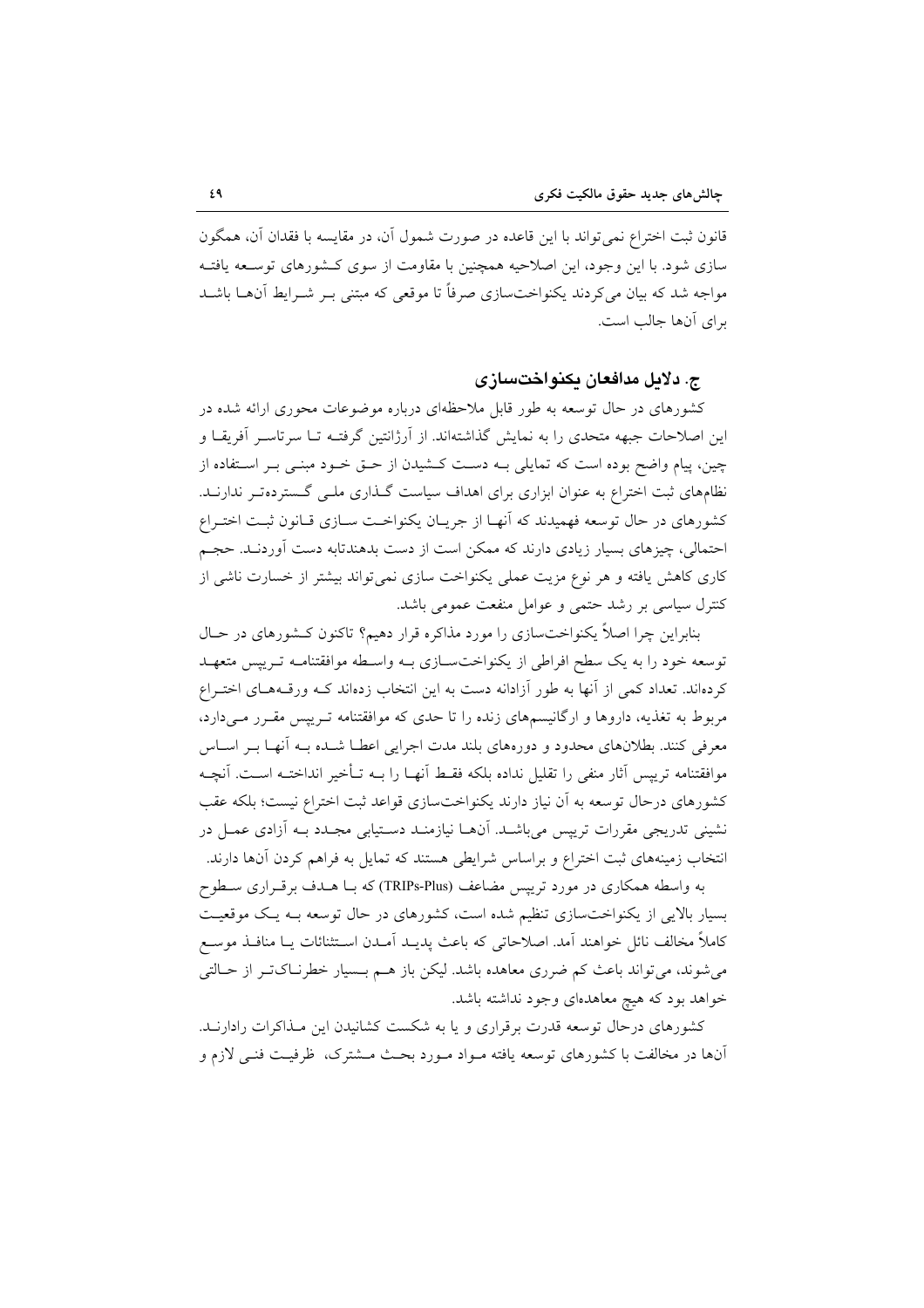رهبری سیاسی جهت پیگیری امورخود از طریق ابتکارات اتخاذ شده را دارند. اگر آنان به طور جدی خواهان فضای سیاسی به منظور رشد و منافع عمومی خود باشند نیازمند آن هستند که: ۱- به سادگی جواب «نه» به یکنواخت سازی حقوق ثبت اختـراع آتـی در وایپـو بدهند. بدون کشورهای در حال توسعه هـیچ معاهـده مـاهوی حقـوق ثبـت اختراع و هيچ تحولي از واييو به سازمان ثبت اختـراع جهـاني World Patent) Organization) (WPO) وجود نخواهد داشت.

۲– تمام بحث را به سازمان جهانی تجارت برگردانده و بـا اقتـدار خواسـتههـای خود را با انعطاف بیشتر مطرح نمایند.

این امر بدون شک مشکل خواهد بود؛ اما صرفاً در سازمان جهانی تجارت است که امکــان هر نوع کاهش یکنواختسازی ثبت اختراع وجود دارد. با انجام اصلاحاتی در وایپو، کشورهای در حال توسعه در بهترین وضعیت، فقط می توانند افزایش در سطح یکنواخت سازی را کنتـرل کنند. مسائل عمده مطرح شده توسط کشورهای در حال توسـعه بــه عنــوان اصــلاحات بــرای معاهده به درستی و در واقع به موافقتنامه ترییس مربوط می شـوند و بایـد بـه آن ارجـاع داده شود. به عنوان مثال:

١) حق راجع به استثنائات عمومي براي حمايت از منافع عمومي مختلف و امور مربوط په توسعه

۲) حق رد اختراعات افراد در زمینههای مشابه

۳) مقرر کردن شرط اعلام مبدأ منابع بیولوژیکی (زیــستی) و دادن بــار اثبــات رضــایت قبلی. (در حال حاضر این مورد در تریپس تحت بحث و بررسی است.)

به طور همزمان، کشورهای در حال توسعه باید درخواست خـود را مبنـی بـر لـزوم ارائـه نهایی تمام فهرست اصلاحیههای پیشنهادی همچون پیشنهاد مورد حمایت مؤکـد جهـت منـع كامل ثبت اختراعات راجع به اشكال حياتي (Life Forms) تجديد كنند. ايــن پيــشنهاد مكــرراً از سال ۱۹۹۹ توسط گروه آفریقایی و کشورهای کمتر توسعه یافتـه در سـازمان جهـانی تجـارت ارائه شده است، اما هنوز منتظر اقدام هستند.

می توان اصل رفتار مساوی با تمام اشکال فنی موجود را که یکی از مؤلفههای مثبت فرآیند یکنواخت سازی در پیش نویس معاهده است به تریپس ارجاع داد. برخلاف سایر موضوعات، این مورد در وایپو مورد نزاع نبوده است. بنابراین دلیل خوبی وجود ندارد که چرا کشورها بـه خوبی نتوانستند به جای سازمان جهانی مالکیت فکری با آن اصل در سازمان جهـانی تجـارت موافقت كنند.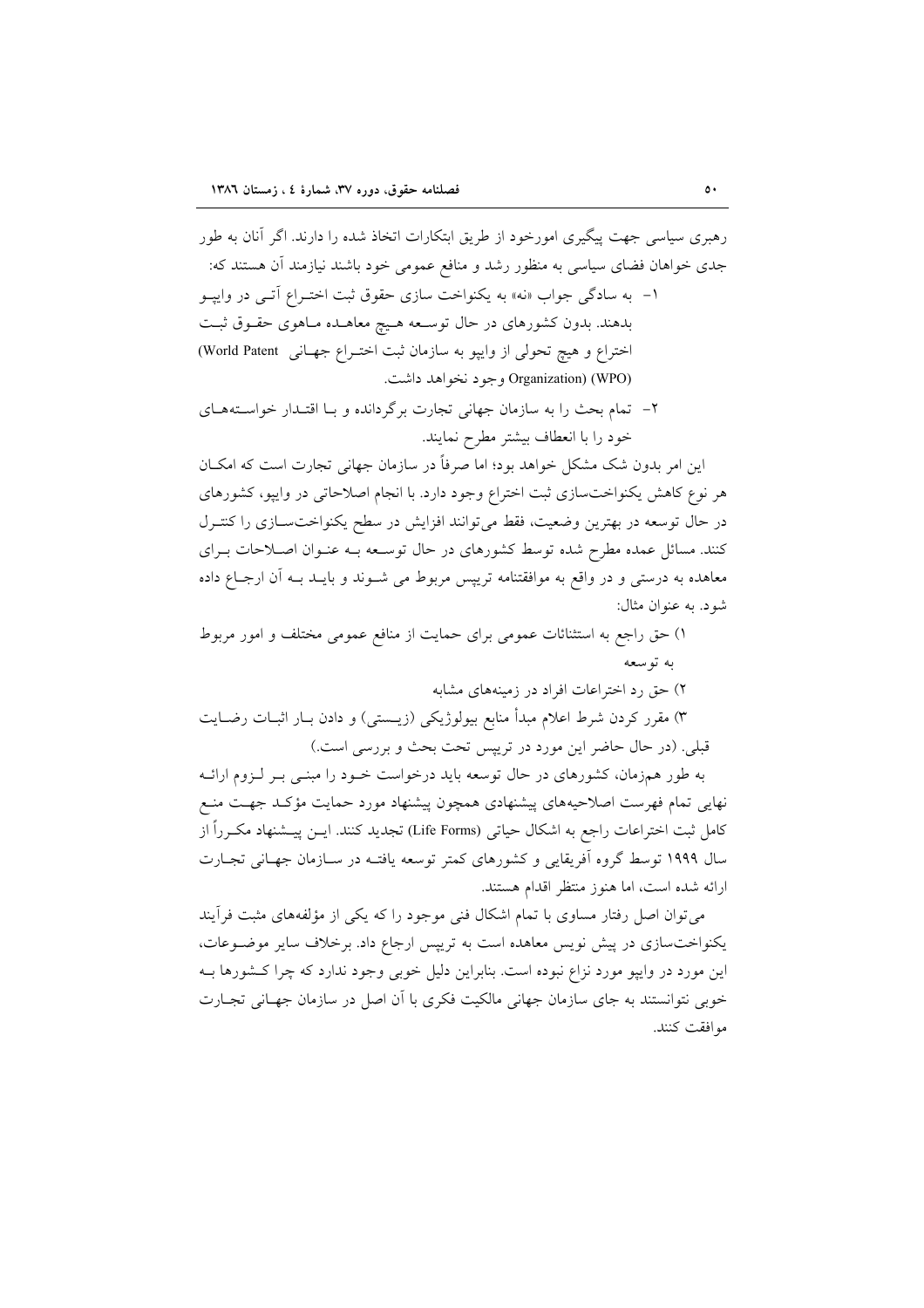#### چ. فقدان راهبرد برد- مرد (Win - Win Scenario)

این بحثی بسیار مبهم است؛ امـا بـه ویـژه بعـد ازنشـست كـانكن (.Cancun) – جـاییكـه کشورهای در حال توسعه سرانجام نقش قانونگذاری خود را به عنوان اعضاء سـازمان جهـانی تجارت به عهده گرفتند– هنوز حتى توقف معاهده و اصلاح موافقتنامه تريپس مشكلات مزبور را حداقل به دو دلیل قطعی حل نخواهد کرد:

– اصلاح موافقتنامه تریپس به هر مقدار، باعث تغییر این واقعیت نخواهد بود کـه آن توافقنامهای برای دور شدن از خطمشی حقوق مالکیت فک وی ملـی در راسـتای مباحـث تجارت أزاد است. الغاء، تنها روش واقعی برای حل أن مشکل است.

– در صورتی که روند چند جانبه یکنواختسازی ثبت اختراع در وایپو متوقف شده و با درخواستهای انعطاف پذیر به سازمان جهانی تجارت برگردانـده شـود، بـدون تردیـد تلاش های طاقت فرسایی را از سوی کشورهای صنعتی جهت دســتیــابی بــه یکنواخــت سازی جهانی و روز افزون استانداردهای «ترییس مضاعف» از طریق معاهدات دو جانبه و منطقهای تنظیم شده در پشت درهای بسته را شاهد خواهیم بود. اکنون روش های کلیـدی که تمام کشورها به واسطه آنها به زودی به سمت استانداردهای بینالمللبی برتـر، جهـت حمایت از مالکیت فکری متمرکز می شوند، وجود دارد.

کشورهای درحال توسعه با توجـه بــه شــرایط خــود نیازمنــد کنتــرل بــر "دســتورکار بينالمللي (.Agenda)" براي يكنواخـتسـازي حقـوق ثبـت اختـراع، در سـازمان جهـاني مالکیت فکری و یا در سازمان جهانی تجارت هستند؛ اما درعین حال نیاز فوریتر ایـشان متوقف کـردن قطـاري اسـت کـه بـا سـرعت بـه سـمت همـان نقطـه پايـاني در مراکـز کشورهایشان حرکت می کند. اگرچه ممکن است متناقض به نظر رسد، معاهدات دو جانبه همچنان ابزارهایی برای نیل به استانداردهای جهانی- تضمین امنیت قابلیـت پـیش بینـی و آزادی برای شرکتهای فراملیتی- هستند.

هیچ راهحل برد- برد برای این اختلاف وجود ندارد. چـرا کــه منــشأ ایــن تعــارض و نــزاع عبارت است از کنترل بر اقتصاد جهانی و توزیع منافع آن. کشورهای ثروتمند استفاده از هر نوع ابزاری را که در اختیار دارند، جهت تحریک، اعمال فشار و قدرت مطلق بر کشورهای فقیر بـه منظور واگذاری و اجرای امتیازات انحصاری شدیدتر، در مورد دانش و فناوری ادامــه خواهنــد داد. شرکتهای فراملیتی دائماً به منظور تحصیل مزیـت کــاری و زیرســاختهــای کــم هزینــه، قسمت اعظم تسهیلات تولیدی خود را به کشورهای درحال توسعه انتقال می دهنـد. حــق ثبـت اختراعات و سایر حقوق مالکیت فکری، روش اولیه برای تضمین این امر هستند. این بی ثبـاتی در اقتصاد جهانی، به توزیع کاملاً برابر ثروت و قدرت نمی|نجامد. به واسطه تــداوم کنتــرل بــر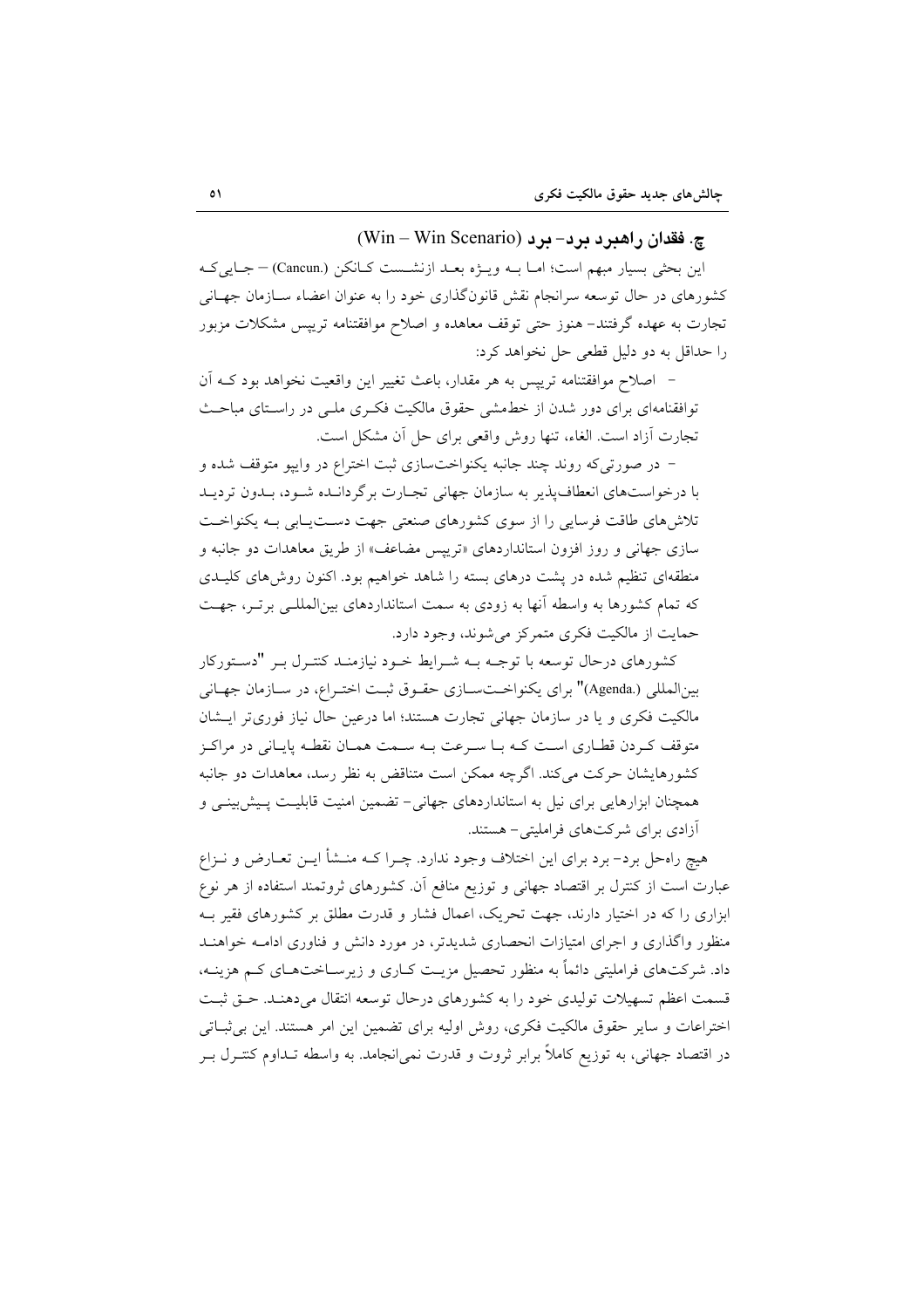روی حقوق مربوط به تولید، کشورهای غنی و قدرتمند می توانند همچنان فاقد تعهد بــه تولیــد بیشتر باقی بمانند. حق اختراع، کلیدی برای این نظم نوین استعماری جهانی یا حتی برای آنچـه كه تحت عنوان «فئوداليسم اطلاعاتي» (Information Feudalism) مصطلح شـده، نــه بــر اســاس رقابت آزاد بلکه بر مبنای امتیازات انحصاری اعطاء شده به شرکتهای جهـانی توسـط امیـران قدرتهای بزرگ نظامی، میباشند. (Grain,2002,p.9)

#### ۳. مالکیت فکری و توسعه

هرچند موافقتنامه راجع به جنبههای مرتبط با تجارت حقوق مالکیت فکـری (تـریپس) در مواد (۷) و (۸) خود علاوه بر لزوم حمایت از حقـوق مالکیـت فکـری، بـر ضـرورت توسـعه كشورها و تسهيل انتقال فن[ورى تاكيد كرده است، اما چند سال پس از تصويب و لازمالاجـرا شدن این سند، کشورهای در حال توسعه به تحقق هر چه بیشتر بخش اول این مواد یعنی لزوم حمایت از مالکیت فکری و عدم تحقق بخش دوم آن یعنی افزایش سطح توسعه کـشورها پــی بردند. این کشورها بعدها در قالب کمیته مالکیت فکری و توسعه که قبلاً به آن اشاره شد سعی نمودنـــد سیاســـتهـــای یکجانبـــه حمایـــت از مالکیـــت فکـــری را تعـــدیل نماینـــد (http://www.int/ip-development/en). كشورهاي مذكور بر اين باورند كه حمايت از مالكيت فکری برای کمک به ارتقای توسعه کشورهای در حال توسعه و تسهیل انتقال تکنولوژی به این كـشورها در عمـل چنـدان محقـق نـشده اسـت و حمايـت از حقـوق انحـصارى كـشورهاى توسعه یافته که تولیدکننده و صادرکننده موضوعات حقوق مالکیت فکری نظیر دارو، آثار ادببی و هنری و مالکیتهای صنعتی بودند، بیش از آنکه به توسعه کشورهای واردکننده کمک کنـد. بر شکاف اقتصادی این کشورها با کشورهای توسعهیافته افزوده است. امروزه سهم عمده تولید و عرضه محصولات فکری در بازارهای جهانی در قبضه چند کشور صنعتی است؛ بـرای مثـال در زمینه دارو، امروزه کشور آمریکا با در اختیار داشتن ٦٧٪ بازار جهانی دارو، بیــشترین ســهم عرضه و فروش دارو در جهـان را در اختيـار دارد و از ايـن رو سـالانه ١٥ ميليـارد دلار بـراي تحقیق، توسعه و تولید دارو اختصاص داده است. ایـن در حـالی اسـت کـه تنهـا معـدودی از کشورهای در حال توسعه نظیر مکزیک، برزیل، آرژانتین، هند و چین، قادر به ابـداع داروهــای جدید هستند و سایر کشورها حتی از ظرفیت اولیه برای ساخت مواد اولیه و بـستهبنـدی دارو هم برخوردار نیستند؛ لذا سهم کشورهای در حال توسعه در تولید و عرضه آفریدههای فکـری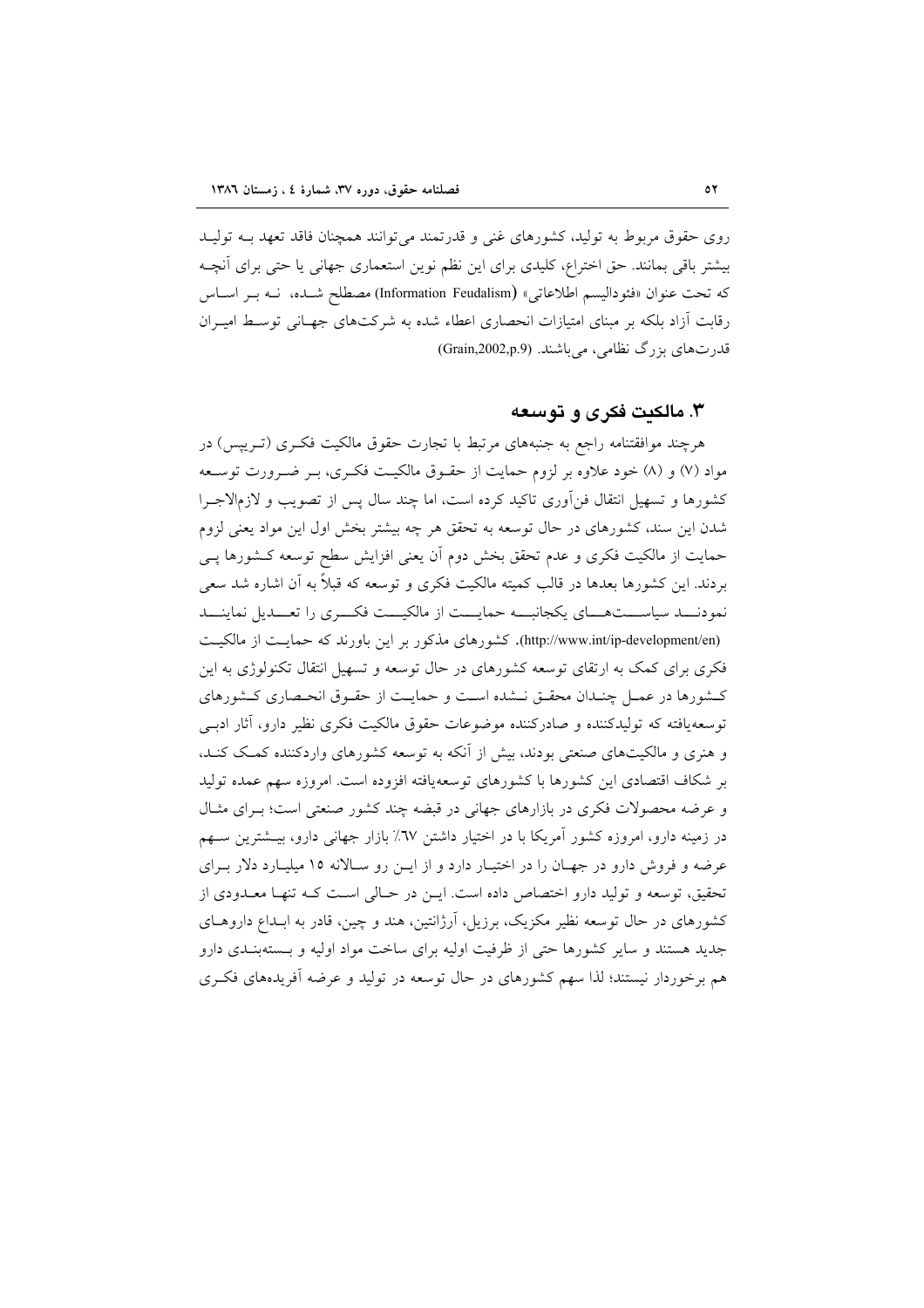در بازارهای جهانی در قیباس ببا کشورهای صنعتی، بـسیار نباچیز اسـت(UNDP و Human  $\therefore$  (Development Report

افزایش حمایت از حقوق انحصاری ناشی از مالکیتهای فکری و در نتیجه، منع تولید و تکثیر تجاری آنها در بازار کشورهای در حال توسعه، علاوه بر کاهش تولید، به افزایش تقاضا و در نتیجه بالا رفتن قیمت این محصولات منتهی می شود. این موضوع می تواند در دراز مدت به نفع شرکتهای چند ملیتی فعال در بازار کشورهای در حال توسعه باشد زیرا به تدریج باعث کنار رفتن رقبای داخلی از صحنه رقابت به نفع شرکتهای متعلق به کشورهای صنعتی می شود؛ بنابراین یکی از دلایل مهم تاکید این شرکتها بر حمایت گسترده از حقوق مالکیت فکری، فایده اقتصادی غیرقابل انکار آن برای غولهای صنعتی جهان است٬ به علاوه، افزایش مصاديق حقوق انحصاري ناشي از اعطاي حقوق مالكيت فكري، بر هزينههاي تحقيق و توسعه (Research & Development) (R&D) اثر منفی می گذارد و تمرکز سرمایهگذاری را بیش از پیش به سمت کشورهای صنعتی سوق میدهد؛ همچنین برقراری حقوق انحصاری برای گروهی خاص باعث محرمانه ماندن اطلاعات علمي به ويژه اطلاعات ژنتيكي، كند شدن سرعت مبادله دانش و گردش آزاد اطلاعات و انحصاری گشتن مواد مورد نیاز برای تحقیقات بعدی در زمینه محصولات فكرى و يرهزينه شدن آن شده و خواهد شد. اين فرأيند منفى از اوايل دهه ١٩٨٠ شدت یافته و امروزه به اوج خود رسیده است. از آغاز این دهه، تولید بسیاری از آفریدههای فکری نزد شرکتهای خاصی متمرکز شده است؛ زیرا تنها شرکتهای بسیار بزرگ قادر هستند تا هزينه بالاي تحقيق و توسعه– كه طبيعتاً هزينه بالايي مي طلبد– را بيردازند.

در هر حال، کشورهای درحال توسعه همچنان نقش حاشیهای را در فعالیتهای تحقیق و توسعه (تولید دانش) دارند، در حالیکه برای پیشبرد اهداف توسعهای خود به فن[وریهای مبتنی بر تحقیق و توسعه نیازمندند. در این میان، تاکید موافقتنامه ترییس بر حمایت گسترده از مالکیت فکری و بدون دغدغه نیازهای توسعهای کشورهای فقیر، شکاف اقتصادی میان کشورهای توسعهپافته و در حال توسعه را تشدید کرده است.

<sup>- (</sup>مطابق گزارش توسعه انسانی سازمان ملل متحد، سهم کشورهای اَمریکا، کانادا، ژاپن، اسـترالیا و اتحادیــه اروپــا در بــازار جهانی عرضه و فروش دارو، حدود ۸۰ درصد است در حالی که ایـن رقـم در آمریکـای لاتـین، ۷/۵ درصـد و در آفریقـا ۱/۳ درصد است. برگرفته از:

UNDP, Human Development Report, Available at: www.ims-global.com/insight/report/global/report.htm.)

<sup>&</sup>lt;sup>2</sup> – بنا به قول پروفسور الن (Alan) در کنفرانس ضد انحصار: *«قوانین مالکیت فکری، به نفع تولیدکنندگان کشورهایی تمام* شده است که صادرکننده آن هستند...در این حوزه، ما بازندهایم.»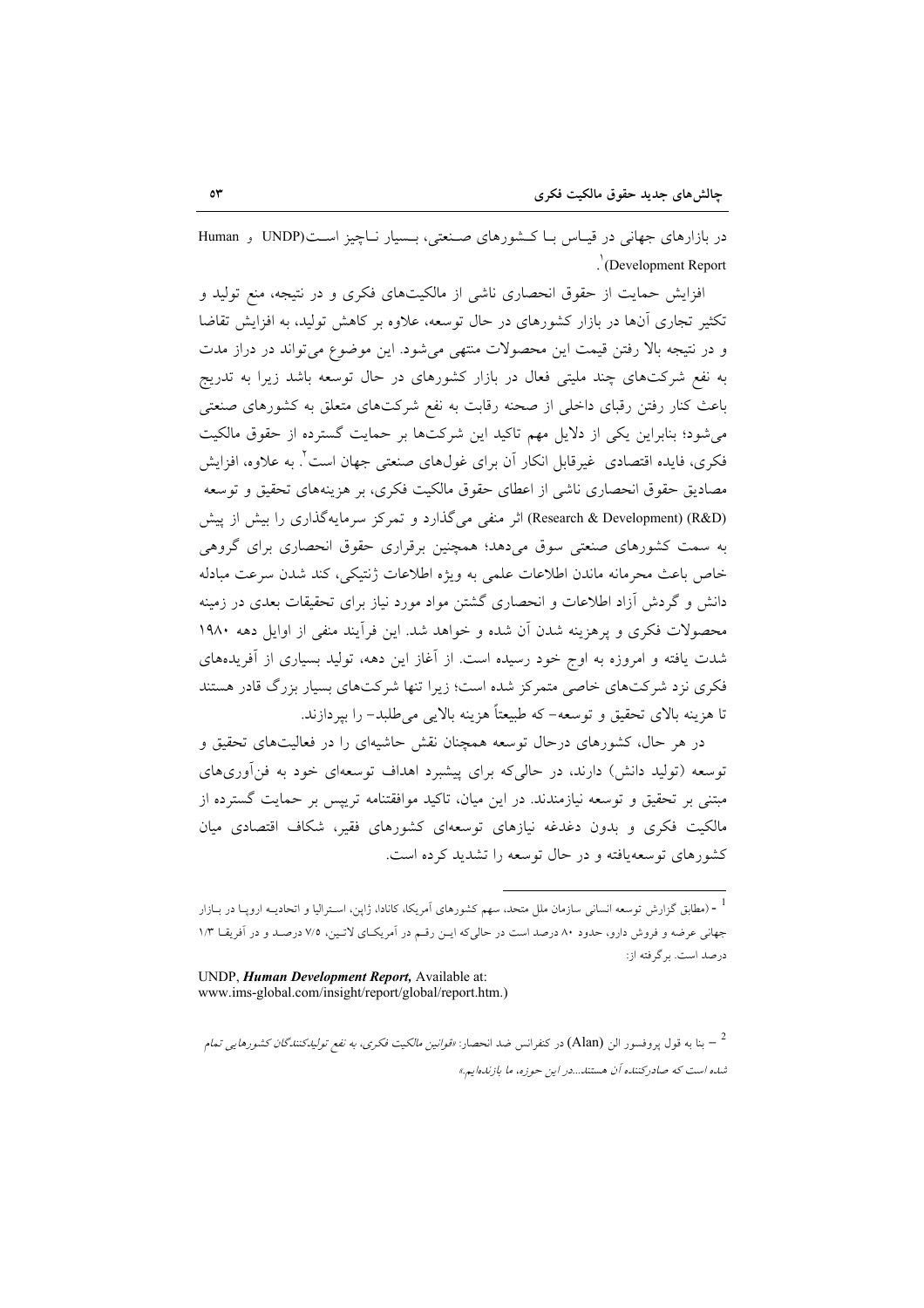کمیته مالکیت فکری و توسعه همچنین به اثر منفی حمایت گسترده از مالکیت فکری بر انتقال فن آوری به کشورهای در حال توسعه اشاره کرده و استدلال موافقین حمایت را رد می کند که می گویند تقویت حمایت از مالکیت فکری می تواند انتقال فن اَوری به کشورهای در حال توسعه را تسهیل کند و کشورهای صنعتی با احساس خطر کمتری، به این انتقال راضی می شوند؛ و بر این باورند که این حمایت به خودی خود نمی تواند ورود فناوری را تسهیل نماید؛ در واقع عوامل متعددی مانند زیرساختهای مناسب اداری و اقتصادی و سیاسی در این رابطه نقش اصلی را دارند. در غیر این صورت ممکن است کشوری بدون داشتن این زیر ساختها صرفاً به حمايت قوى حقوقى از حقوق مالكيت فكرى بيردازد و اين حمايت قانوني تاثیر چندانی در انتقال فن آوری نداشته باشد؛ به علاوه، با بررسی سایر ابعاد اقتصادی می توان دریافت که حمایت از این حقوق در حوزه انتقال فناوری می تواند چالش های اقتصادی زیادی برای کشورهای در حال توسعه ایجاد کرده و گاه مستقیم یا غیرمستقیم، هزینههایی را بر این کشورها تحمیل نماید، چرا که کشورهای متقاضی انتقال فنأوری مکلف هستند تضمینات بیشتری را برای حمایت از مصادیق و حقوق گسترده مالکیت فکری لحاظ کنند، ضمن آنکه کشورهای صنعتی می توانند با قدرت مانور بیشتر، این شرط را در قراردادهای انتقال فن آوری بگنجانند که فنأوری مزبور با قیمت بیشتری به کشور متقاضی، وارد شود. پذیرش این شرط، ملازم با افزایش هزینههای اقتصادی برای کشورهای در حال توسعه است و عدم پذیرش شرط و عدم ورود فن[وری مزبور، تولیدکنندگان داخلی کشورهای در حال توسعه را از فن[وری روز محروم میکند. اهمیت این موضوع زمانی آشکار میگردد که بدانیم مطابق آمار، ٥٠/٦ درصد از فنآوری خوب یا متوسط که توسط کشورهای در حال توسعه، از کشورهای صنعتی نظیر ژاپن، فرانسه و أمریکا وارد میشود که امروزه جزو طرفداران حمایت از کاربرد جدید (New Use) داروها هستند. گسترش حمایت از این حقوق می تواند هزینه انتقال فن آوری را بالا برده و با رویه فعلی، در آینده نزدیک آنها را از ورود فنآوریهای مورد نیاز، محروم سازد. این مطالب، در برخی گزارشها و مطالعات بانک جهانی (World Bank) تایید شده است .(Correa,  $2007$ , pp. 1-5)

# ۴. تــلاش كــشـورهاى توســـعهـيافتـــه بــراى حمايــت از يخــش@ـــاى اينترنتي

در زمان تصویب معاهدهٔ حمایت از اجراکنندگان و تولیدکنندگان آثار صوتی وایپو (WPT) در سال ۱۹۹۶، تنها اجراها و آثار) (WIPO Performances and Phonograms Treaty) صوتی در محیط اینترنتی مورد حمایت قرار گرفتند و یخشهای اینترنتی، از شمول حمایت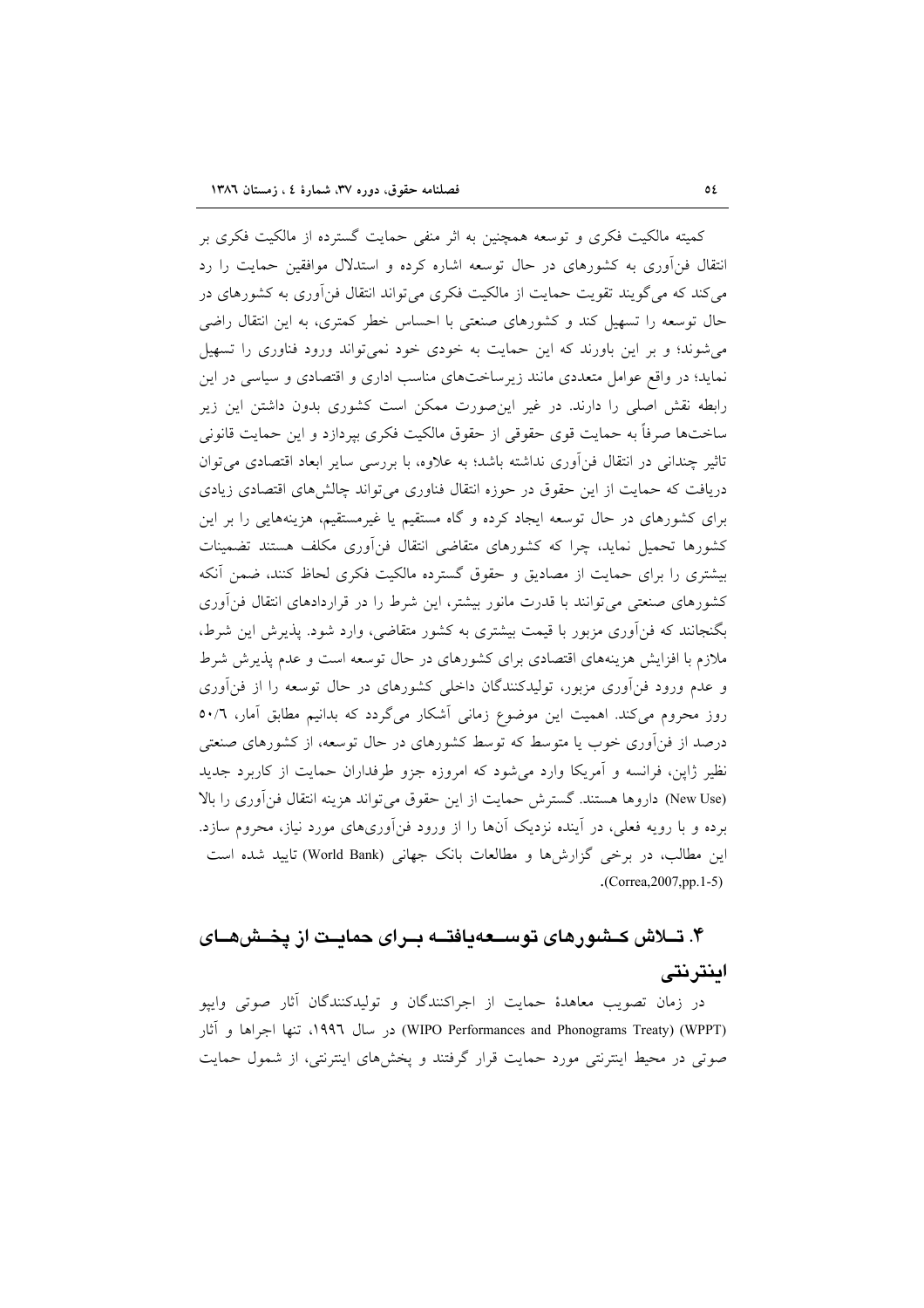خارج شدند. دلیل این سکوت نیز اختلاف میان کشورهای توسعه یافته و در حال توسعه در خصوص اصل حمایت از پخشهای رادیویی و تلویزیونی در محیط اینترنتی بود؛ چرا که کشورهای در حال توسعه، حمایت از یخش رادیویی و تلویزیونی در محیط اینترنتی را متناسب با سیاست توسعهای خود نمیدانستند. این اختلافات باعث شد تا معاهده مزبور از پرداختن به این موضوع خودداری کرده و تنها از اجراها و آثار صوتی در محیط مزبور سخن گفته است. البته اخیراً واییو با تهیه پیشنویسی تحت عنوان پیشنویس واییو برای حمایت از سازمانهای پخش رادیویی و تلویزیونی و نیز ضمیمه غیرالزامآور آن در خصوص حمایت از يخش صوتي- تصويري از طريق اينترنت، مقرراتي را در مورد حقوق اين سازمانها از جمله در محیط اینترنتی در نظر گرفته است که به موجب آن، پخشها همانگونه که در محیط فیزیکی (غیرمجازی) مورد حمایت قرار می گیرند، باید در محیط اینترنتی نیز حمایت شوند و از لحاظ اصل حمایت، نباید تفاوتی میان محیط مجازی و غیرمجازی باشد (صادقی، ۱۳۶۸، ص١٤٣). اين موضوع كه براي كشورهاي در حال توسعه و دريافتكننده اين گونه پخشها، بسیار هزینهبردار است، به علت مخالفت کشورهای در حال توسعه، فعلا از دستور کار خارج شلده است. WIPO, Web Casting, International Seminar on Related Rights, September (.15,2005 با این حال برای آشنایی خوانندگان محترم، به مهمترین نکات این پیش نویس که مرتبط با محيط اينترنتي است، به طور خلاصه اشاره مي شود ٰ:

در مقدمه این پیش نویس آمده است که یکی از اهداف این متن، به رسمیت شناختن نیاز به ایجاد مقررات بین|لمللی جدید و وضع راهحلهای مناسب در برابر مسائل ناشی از توسعه اقتصادی، اجتماعی، فرهنگی و فنآوری است. ماده (١٤) این پیشنویس نیز به سبک معاهده حقوق مالكيت ادبي و هنري وايپو (WCT) و معاهده اجراها و آثار صوتي وايپو(WPPT)، طرفهای متعاهد را ملزم به اتخاذ تدابیر حمایتی حقوقی و مناسب و نیز وضع جبران خسارت علیه اشخاصی کرده است که از اجرای اقدامات حمایتی مبتنی بر فنآوری- که سازمانهای پخش رادیویی و تلویزیونی برای حفاظت از حقوقشان در محیط دیجیتالی اتخاذ کردهاند-طفره میرووند. همچنین به موجب ماده (١٥) پیش نویس، طرفهای متعاهد، متعهد شدهاند تا ضمانت اجراهای موثر حقوقی از جمله جبران خسارت را برای کسانی وضع کنند که اقدامات آنها باعث تغییر یا جایگزینی اطلاعات مدیریت حقوق یا در دسترس عموم قراردادن بدون اجازه اطلاعات مديريت حقوق الكترونيكي يا موجب تسهيل در نقض حقوق سازمانهاي

<sup>&</sup>lt;sup>1</sup>- For the Full Text of this Draft, see: *Draft Basic Proposal for the WIPO Treaty on the* Protection of the Broadcasting Organizations and Appendix on the Protection in the **Relation to Web casting, in: Fourteenth Session of Standing Committee on Copyright and** Related Rights, Geneva, May1 to 5,2006.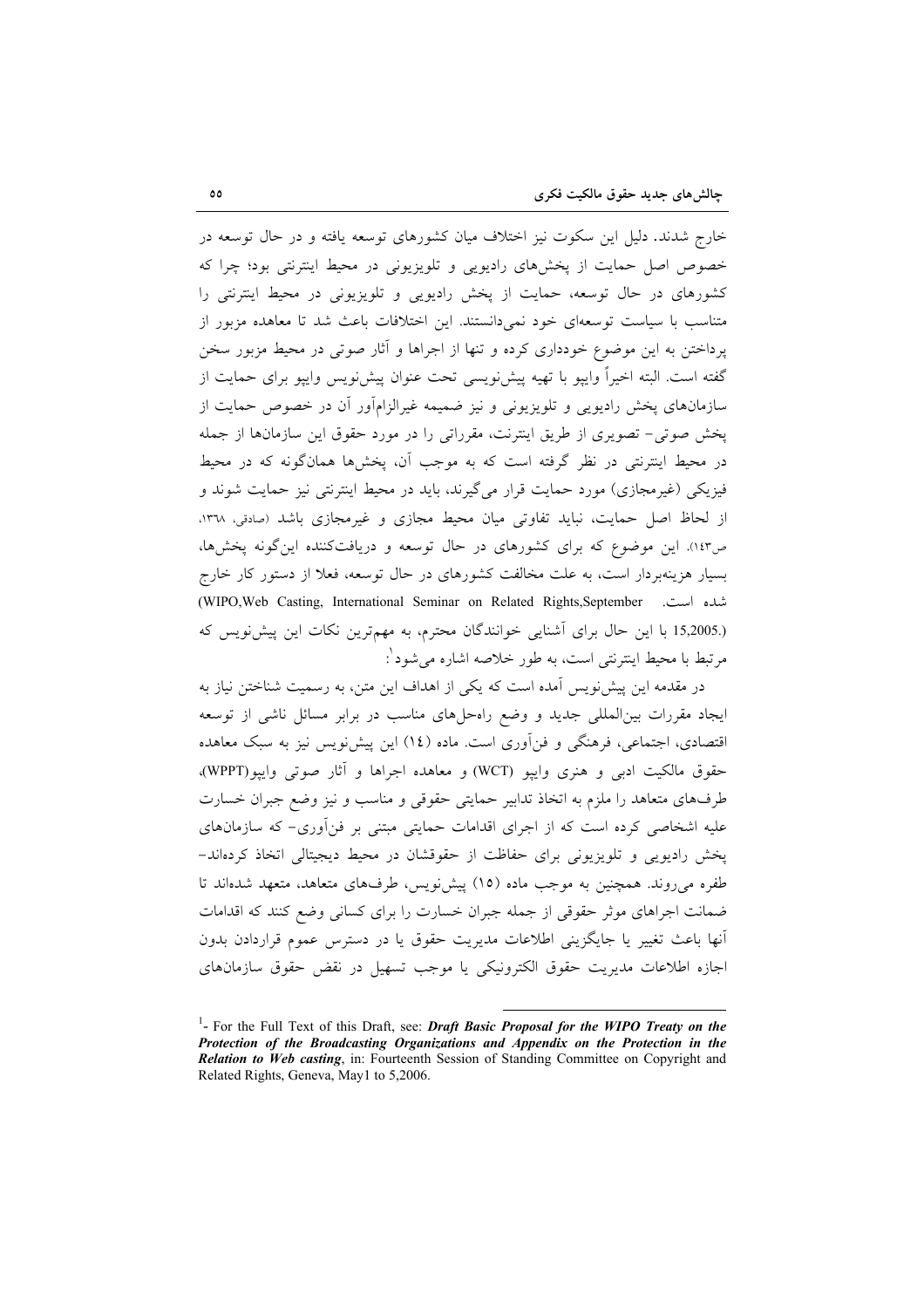پخش رادیویی و تلویزیونی شده است. مطابق بند (۳) ماده (۱۵) منظور از اطلاعات مدیریت حقوق درمورد این سازمانها عبارت است از: اطلاعاتی که سازمان یخش کننده، یخش رادیویی و تلویزیونی، صاحب حق در پخش رادیویی و تلویزیونی یا اطلاعات راجع به زمان و شرایط استفاده از پخش رادیویی و تلویزیونی و تعداد و کدهای حاوی این اطلاعات را روشن می سازد؛ وقتی که هر یک از این اطلاعات، به موارد زیر منضم باشند:۱) پخش رادیویی و تلویزیونی یا امواج مقدم بر پخش؛ ۲) انتقال مجدد؛ ۳) انتقالی که به دنبال تثبیت پخش رادیویی و تلویزیونی انجام میشود؛ ٤) در دسترس عموم قراردادن پخش تثبیت شده یا ٥) نسخهای از یخش تثبیت شده.

این پیش نویس، دارای یک ضمیمه نیز در مورد حمایت از پخشهای صوتی- تصویری از طریق اینترنت است. این ضمیمه علیالاصول غیرالزامآور است مگر آنکه یک کشور در موقع توديع سند الحاق، أن را براي خود الزامأور اعلام كرده باشد. مطابق بند (الف) ماده (٢) اين ضمیمه، پخش صوتی– تصویری از طریق اینترنت عبارت است از: انتقال با سیم یا بدون سیم بر روی یک شبکه رایانهای جهت دریافت اصوات یا تصاویر یا صوت و تصویر أن توسط عموم یا عرضه عمومی آن از طریق برنامه ارسال کننده امواج که برای افراد عموم به طور همزمان قابل دسترس باشد. براساس بند (ب) همین ماده، سازمان پخش صوتی- تصویری اينترنتي (Web casting Organization)، شخصي حقوقي است كه ابتكار و مسئوليت انتقال عمومي اصوات يا تصاوير و يا صوت و تصوير يا عرضه عمومي أن و مجموع و جدول زماني مطالب انتقال را برعهده دارد. کشورهایی که در صورت تصویب نهایی به معاهده مزبور بپیوندند، مقررات معاهده را در مورد حمایت از پخش صوتی- تصویری از طریق اینترنت، با رعايت اصل رفتار ملي موضوع ماده (٤) ضميمه اعمال خواهند كرد؛ با اين حال بند (ب) ماده (٣) ضميمه اجازه داده است كه كشورها در سند توديعي خود براي الحاق، حمايت اعطا شده به پخش صوتی- تصویری از طریق اینترنت که همزمان و غیرمتفاوت با پخش رادیویی و تلویزیونی سازمانهای پخش رادیویی و تلویزیونیشان میباشد را از دایره حمایت، مستثنی نماىند.

## ۵. اختلاف کشورهای توسعهیافته و در حال توســعه در خـصوص حمایت از منابع ژنتیک، دانش سنتی و مظاهر فرهنگ عامه (فلکلور)

منابع ژنتیک، دانش سنتی و فولکلور از جمله سرمایههای واقعی کشورهای دارنده این منابع، دانشها و مظاهر به ویژه جوامع محلی و بومی و روستائیان این کشورها میباشد. این موضوعات ضمن اینکه ابزار توسعه هستند، به عنوان کاتالیزور، تکنولوژی وارداتی را متناسب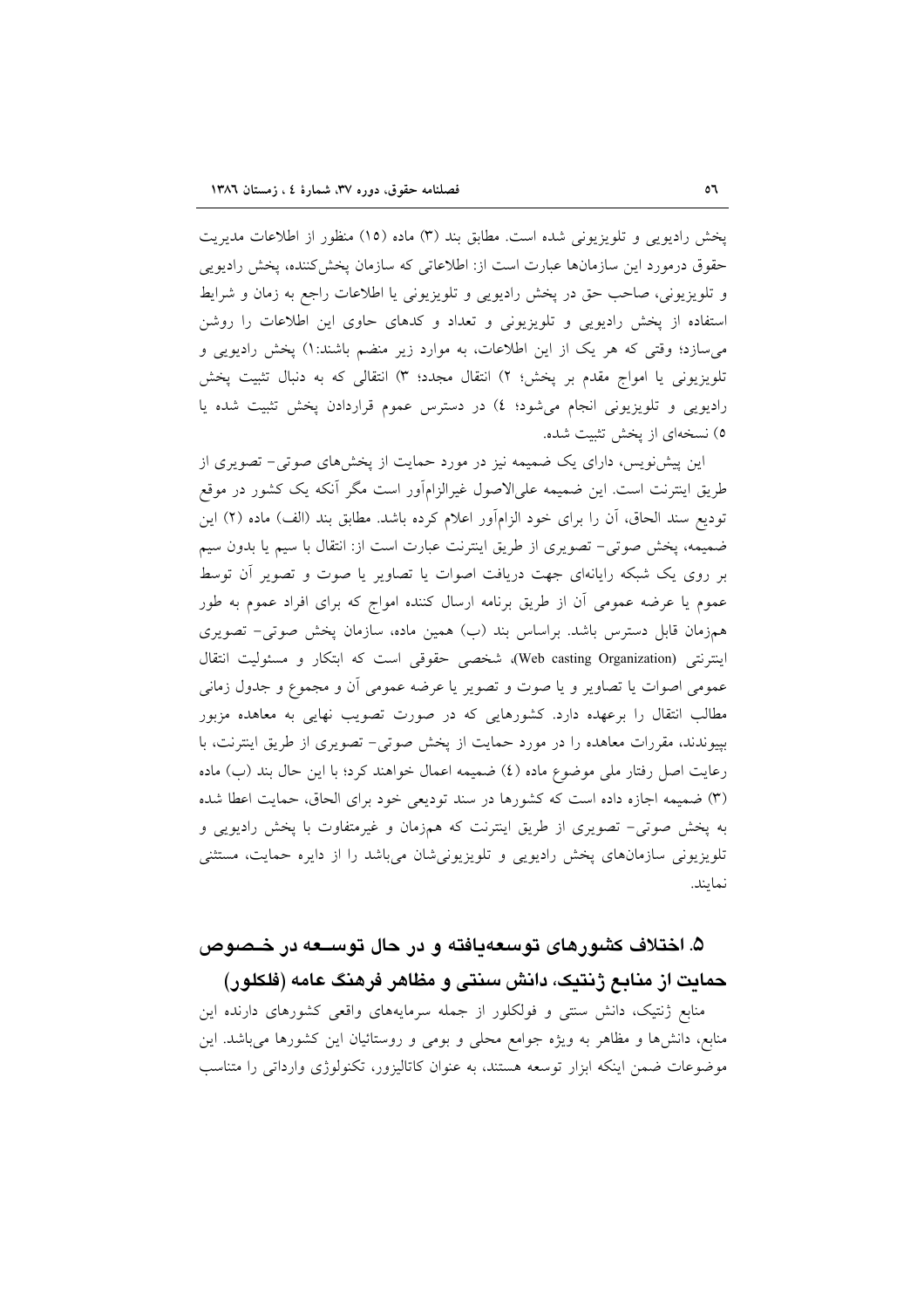با محیط می سازند. به علاوه آنها به دلیل مزایای اقتصادی، اجتماعی، فرهنگی و زیست محیطی دارای ارزش اقتصادی و قابلیت مبادلهای هستند. بنابراین منابع ژنتیک، دانش سنتی و فولكلور به دليل ارزش،هاى بالفعل و بالقوه بايد تحت مديريت و تدابير حفاظتى همه جانبه اداری و قضایی ملی و بینالمللی قرار گیرند.

دانش سنتی و بومی به عنوان گونهای از علم و تجربه، حاصل سالها تلاش و تجربهاندوزی جوامع بومی و محلی در بستر زمان و در مناطق خاص جغرافیایی میباشد. مزایای فراوان این دانش به عنوان منبع بیµدیل و الهام بخش خلاقیتها و نوآوریها و قابلیت تعمیم و تولید انبوه، که نتایج آن نیز امکان تجاریسازی و بهرهبرداری اقتصادی دارد، باعث شده است که این دانش به گونهای ناجوانمردانه و به عناوین مختلف مورد سوءاستفاده و سرقت قرار گرفته و صاحبان و مالکان این حق که زحمات مربوط به نگهداری و پاسداری از این حق را به عهده داشته و دارند از این رهآورد طرفی نبندند و همچنان با فقر دست و پنجه نرم کنند. دانش ژنتیک و شناخت ارقام سودمند گونههای گیاهی کشاورزی و دارویی، کشاورزی ارگانیک، طب سنتی، معماری سنتی، آبیاری سنتی و صدها دانش دیگر از جمله مصادیق سرمایههای دانش سنتی به ویژه در مناطق روستایی و عشایری است.

دانش سنتی میتواند به عنوان کالای سرمایهای جوامع بومی و روستایی که دارای ارزش اقتصادی و مبادلهای است در جهت رفع یا کاهش فقر در جامعه روستایی و بومی مورد بهرهگیری قرار گیرد. رویههای اقتصادی نیز این امر را به رسمیت می شناسد. زیرا در حوزه اقتصادی و بالاخص بخش صادرات، "صدور دانش فنی" از جمله اقدامات اقتصادی دولتها محسوب می شود. دانش سنتی یا فن|َوری محلی نیز چنین قابلیتی را دارد.

دانش سنتی با مالکیت فکری پیوند قابـل تـوجهی دارد. در حـال حاضـر یکـی از مباحـث مطرح در وایپو دانش سنتی است، کشور ایران نیز در کمیتههای تخصصی مربوط حضور فعـال دارد. این موضوع از این جهت اهمیت دارد که کـشور ایـران یکـی از پایگـاههـای فرهنگـی و تمدنی معتبر دنیا به شمار میرود. اقوام ایرانی که در قالب روستاها و عـشایر شـکل یافتـهانـد، منبع سرشار دانش و تکنیکهای محلی و بومی هستند و سال های متمادی نسبت به نگهـداری و پاسداشت آن کوشش و تلاش نمودهانـد و اکنـون نيـز در تمـامي تـار و پـود زنـدگي آنـان کاربردی و نهادینه شده است. این دانش اگر چه محلی است، لیکن در عرصـه کـشور جـزو سرمایههای ملی محسوب می شود و دولت باید در این خصوص نقش حمایتی ویژهای را ایف نمايد (حبيبا، ١٣٨٥، ص١٢٣. تا ١٦٣).

زمانی که موضوع حمایت از این موضوعات برای نخستینبار از سـوی کـشورهایی چـون برزیل و برخی کشورهای در حال توسعه مطرح شد و در دستور کـار وایپـو قـرار گرفـت، بـا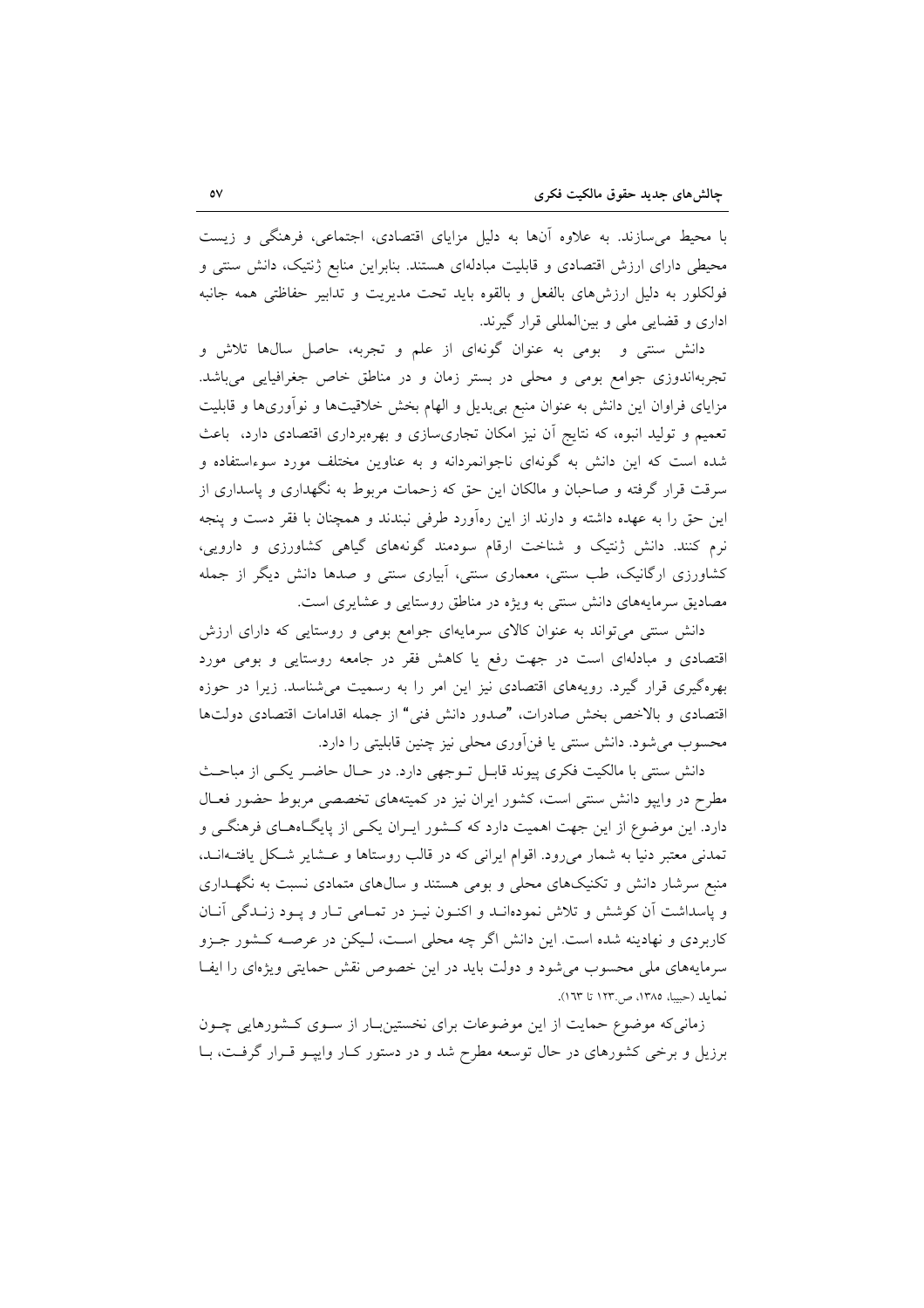مخالفت شدید کشورهای توسعه یافته مواجه شد. ایــن دسـته از کــشورها بــا تکیــه بــر مبــانی كلاسيك حقوق مالكيت فكرى، موضوعاتي چون دانش سنتي جوامع بومي را اساساً بـه عنـوان موضوعی دارای ویژگیهای مالکیت فکری ندانستند زیـرا بـر ایــن بــاور بودنــد کــه اولاً: ایــن دانشها متعلق به جوامع بوده و به دلیل مالکیت جمعی و عدم قابلیـت اختـصاص بـه فـرد یـا افرادی مشخص قابل حمایت نیستند؛ در حقیقت، این دانش جزو میراث مشترک بشری بوده و همانند دریاهای آزاد متعلق به تمام جوامع هستند؛ ثانیاً: این دانشها وصف تازگی را به عنــوان یکی از شروط اساسی حمایت ندارند.در نتیجه همه کشورها در ایـن میـراث مـشترک بـشری، سهمی دارند و باید حقوق آنها محفوظ بماند،و بر لزوم حمایـت از ایـن دانـش تأکیــد کردنــد (WIPO,2001,p.518). استدلال كشورهاي در حال توسعه باعث تشكيل كميتـه و منـابع ژنتيـك، دانش سنتی و فرهنگ عامه در واییو شده است که بهرغم برگزاری نشستهای متعـدد تــاکنون به نتیجه مشخص منتهی نشده و هیچ سند الزامآور بینالمللی برای حمایت از ایـن موضـوعات تهیه نشده است؛ حتی در سطح ملی قوانین زیادی در این زمینه وجود ندارد و تنها کـشورهایی چون برزیل، هند، مصر، پرو و کلمبیا با استفاده از نظام قراردادی سـعی در تـأمین منـافع خــود داشتهاند؛ هر چند این نظام هم خالی از ایراد نیست و همانند قـوانین امـری نمـی توانــد منـافع جوامع صاحب دانش سنتی را به خوبی تأمین کند؛ با این حال، ایــن ســازوکار، بهتـر از خــلاء مطلق قانونی در این مورد است (برای مطالعه بیشتر در این زمینه به منابع ذیل مراجعه شود: The Protection of Traditional Knowledge, Available at:. (حبيبا، پيشين، ص١٢٣ تا ٦٢٩ www.wipo.int/edocs/mdocs/tk/en/.../wipo-grtkf-ic-7-6-annex 1.pdf )

### ۶. امكان ثبت الكترونيكي برخي مصاديق مالكيت فكرى

معاهده حقوق علائم تجارى جهت يكسانسازى حقوق داخلى كشورها در حمايت از علائم تجاري توسط واييو در سال ١٩٩٤ به تصويب رسيد WIPO, Trademark Law Treaty) and Regulations, Geneva, 225 (E), 1997.)

هدف این معاهده سادهسازی و هماهنگ کردن رویههای ثبت علائم تجاری در کشورهای عضو می باشد. بیشتر مواد این معاهده به رویهٔ ادارات ثبت علائم تجاری مربوط می شود که قابل تقسیم به سه مرحله شامل: تقاضای ثبت علائم تجاری تغییرات پس از ثبت و تجدید ثبت می باشد. مقررات مربوط به هر مرحله مشخص شده است به نحوی که معاهده مقرر می دارد در هر مرحله ادارهٔ ثبت چه چیزهایی را می تواند از متقاضی یا مالک علامت ثبت شده تقاضا کند و چه چیزهایی را مجاز نیست تقاضا کند.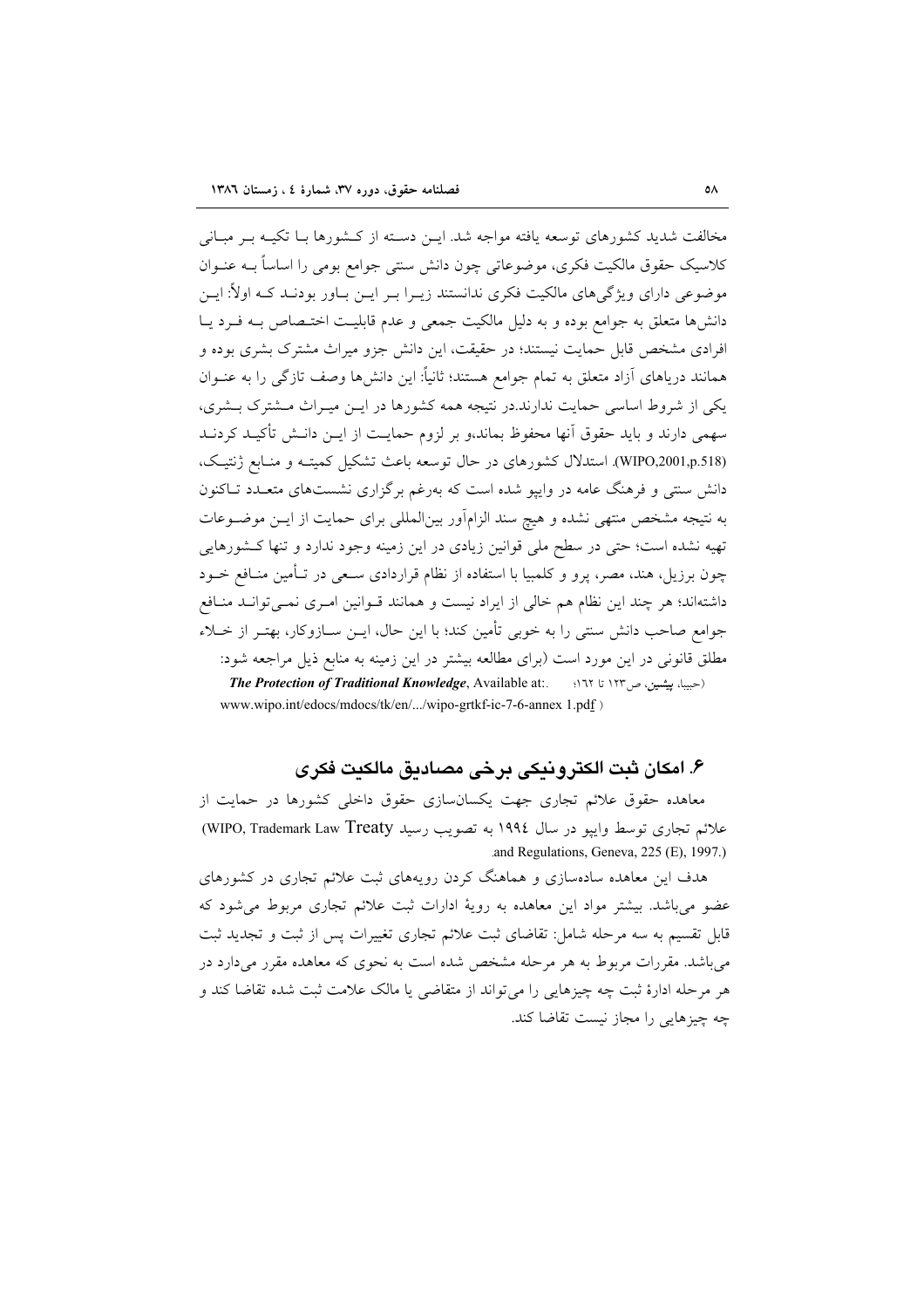معاهدهٔ مذکور ۲۵ ماده دارد. بر اساس بند (۱) مــاده (۲) ايــن معاهــده صــرفاً درخــصوص علائم تجاری قابل رؤیت اعمال می شود و علائم تجاری صوتی و اصولاً علائـم غیربـصری را شامل نمی شود. همچنین براساس بند (الف) ماده (۲) در صورتی که طرفهای قـرارداد، ثبـت علائم تجاری سه بُعدی را بپذیرند در مورد این علائـم قابـل اجـرا خواهــد بــود. اگرچــه ایــن معاهده با توجه به بند (الف) (٢) ماده (٢) درخصوص علائم مربوط به كالا و خــدمت اعمــال می شود، اما در عین حال براساس بند (ب) ماده (۲) علائم جمعی و تأییدکننده را تحت پوشش خود قرار نمی دهد. بند (۷) ماده (۱۳) نیز مقرر می دارد مدت اعتبار ثبت علامت در این معاهده ده سال تعیین شده است و کشورهای عضو واییو و نیز سـازمانهـایی کـه ادارهای بـرای ثبـت علائم تجاری کشورهای عضو دارند و تمامی اعضاء ایشان عضو واییو میباشند در اجرای ماده (١٩) می توانند به عضویت این معاهده در آیند که در این راستا تا تاریخ ٢٣ مـاه جـولای سـال ۲۰۰۷ میلادی، ۳۸ کشور به عضویت این معاهده در آمدهاند (برای دیدن متن کامل این معاهده می توانید به آدرس ذیل مراجعه کنید:

(www.wipo.into/treaties/en/statistics/statsResults.jsp?treaty\_id=5&lang=en.)

اما با بازنگری معاهده در سال ۲۰۰٦، استفاده از فضای مجازی در رابطه با علائم تجاری مورد توجه قرار گرفت و تغییرات مهمی در معاهده مزبور اعمال شد. در تغییرات اعمال شده در این معاهده، توجهی خاص به مقوله فضای دیجیتالی و علامت تجاری شده است. به موجب تغییرات جدید متقاضی ثبت علائم تجاری می تواند از طریق دادن اظهارنامه الکترونیکی و اسناد دیجیتالی تقاضای ثبت علامت خود را به مرکز دیجیتالی واییو ارسال دارد که علامت تقاضا شده پس از بررسی و احراز شرایط لازم و ثبت در مرکز مزبور ثبت شده و از آن به بعد هر متقاضی دیگری که بخواهد علامتی کاملا مشابه یا عین اّن علامت را ثبت کند با توجه به اطلاعات مندرج در مرکز فوق اجازه ثبت در مرکز دیجیتالی وایپو داده نمی شود

(WIPO, Establishment of A Digital Access Services for Priority Documents, Forty-Second Series of Meetings, Geneva, September 25- October 3,2006.)

امكــان تقــديم اظهارنامــه الكترونيكــي، محــدود بــه علامــت تجــاري نبــوده و گــسترش تجـارت الكترونيكـي باعـث شـد تـا ايـن امكـان در خـصوص ثبـت اختراعـات نيـز فـراهم شـود. توضـيح اينکـه معاهــده همکــاري در ثبــت اختــراع (Patent Cooperation Treaty (Text of the PCT, available in: http://www.wipo.int/treaties/ip/plt/index.html(PCT),

و مقــررات تکمیلــی کــه در مــاه ژوئـــن ســال ۲۰۰۰ مــیلادی پذیرفتــه شـــد، شــامل مقرراتی راجع به الزامات شکلی راجع بـه تقاضـای حـق اختـراع اسـت. وايپـو مـدتهـا در صـدد تهیــه مقرراتــی در مــورد شــیوههــای جدیــد تکمیــل و ارائــه تقاضــا در فــرمهــای الكترونيكيي همـراه بـا امـضاي ديجيتـالي بـود و حتـي تحقيقـي از برخـي دول عـضو راجـع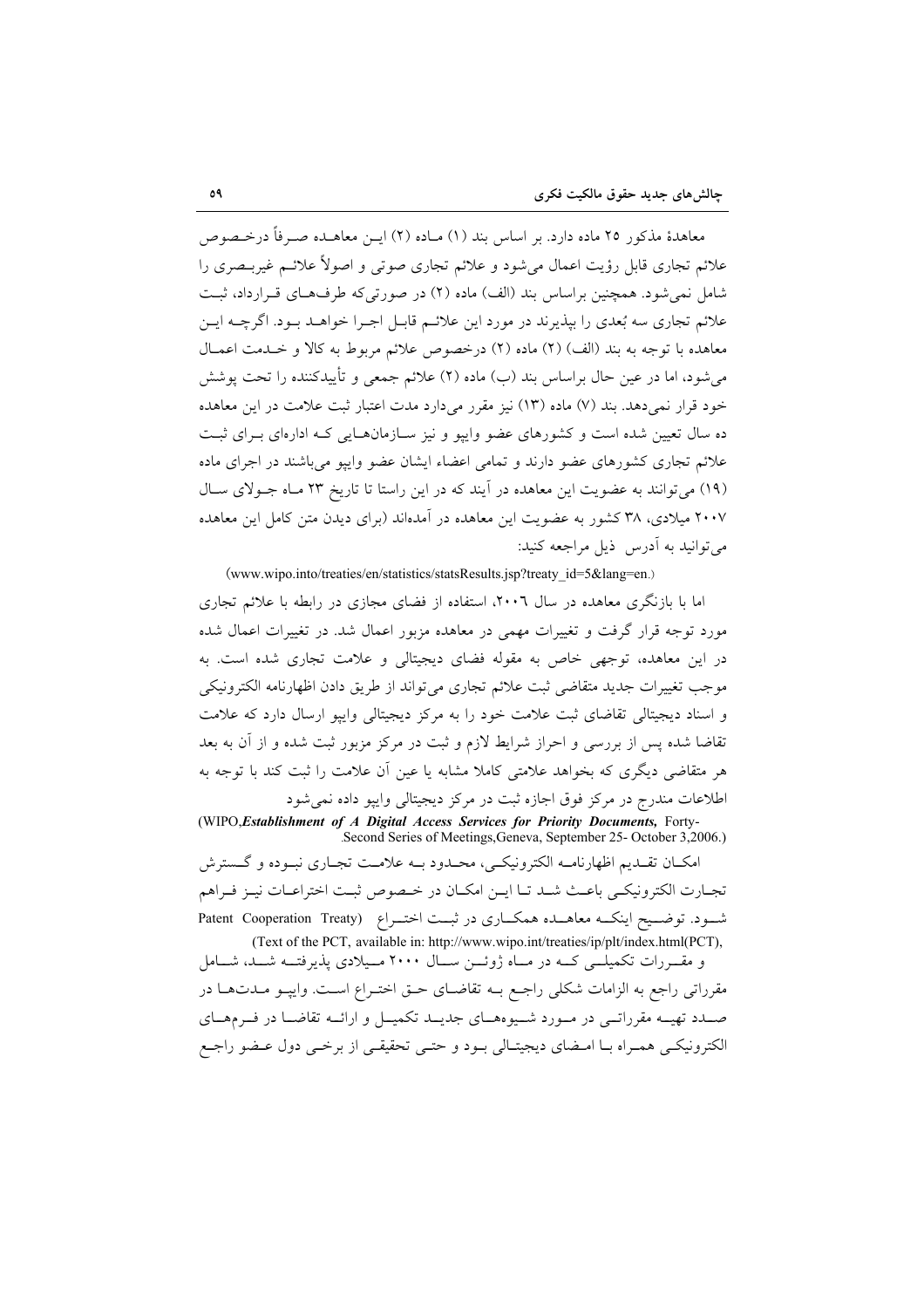به افشای اطلاعات بر روی اینترنـت بـه عمـل آورد. ایــن تــلاش۱هـا اخیــراً بــه نتیجـه رســیده و واپیسو در اجبلاس چهسل و دوم خسود در سسپتامبر سسال ۲۰۰۲، امکسان تقاضیای ثبیت اختـراع بــا شــيوه الكترونيكــي و دسترســي ديجيتــالي بــه اسـناد راجــع بــه حــق تقــدم را بــه رسمیت شناخته است؛ که ایـن مـساله، یکـی دیگـر از جلـوههـای تـاثیر اینترنـت بـر حقـوق مالکیت فکری در حـوزه اختـراع اسـت. چنـین شـیوههـای نـوینی هنـوز بـه طـور جـدی در ایـران مـورد توجـه قـرار نگرفتـه اسـت و نـسبت بـه فـضاى الكترونيكـي جـو بـي|عتمـادى وجود دارد. اما با توجه بـه رشـد فزاينـده اسـتفاده از ثبـت الكترونيكـي بـينالمللـي علائـم و اختراعات و نيز رشد چــشمگير اسـتفاده از تجـارت الكترونيكـي در دنيـا، بــه نظـر مــي رســد کـه بايـد ايـن شـيوههـا بـه زودي مـورد توجـه مـسئولين ذيربـط و بـه ويـژه اداره مالكيـت صنعتی کشور قرار گیرد.

تأثیر اینترنت بر حوزه حقوق مالکیت فکری در زمینه دانش پیشین نیز بروز و ظهور یافته است. توضیح اینکه برای تعیین این که موضوع مورد تقاضا برای اختراع، حاوی شروط جدید و گام ابتکاری است یا خیر، ابداع مورد ادعا با وضعیت دانش موجود مقایسه می شود. از این دانش به «دانش پیشین» تعبیر می شود (حبیه،۱۳۸۳،ص۱۳۳). دانش پیشین در شکل الکترونیکی آن نیز مطرح بوده و به «دانش مجازی (Cyber Art)» معروف است. این دانش جدید، پرسشهایی اساسی را مطرح ساخته است: آیا این نوع اطلاعات، حتی اگر تنها برای یک مدت محدود، فاش شده باشد، اساساً دانش پیشین تلقی میشوند؟ قابلیت دسترسی به این دانش به عنوان دانش پیشین در محیط اینترنتی چگونه است؟ آیا می توان این دانش را علیه ابداعی که برای آن شروط جدید یا گام ابتکاری بودن مورد بررسی است، اعمال نمود؟

اگرچه برخی از این پرسشها ممکن است در مورد دانش پیشین به روی کاغذ نیز مطرح شود اما انتشار بر روى اينترنت، اقتضائاتى متفاوت دارد. سنديت (Authenticity)، صحت (Veracity) و كامل بودن (Integrity) از جمله موضوعات اساسى در مورد دانش پيشين در محیط مجازی است چرا که دانش مجازی از حیث تغییر و تنقیص، آسیبپذیرتر است. تعیین زمان افشا و قابلیت دسترسی عموم به دانش مجازی ـ که به شبکه، اجازه و قابلیت انتشار فوری در سطح بین|لمللی را میدهد، از دیگر دغدغهها است. به علاوه، قوانین ملی ممکن است مفهوم دانش پیشین را تا حدی توسعه دهند که استفادههای پیشین را نیز شامل شود.

قانونگذار ژاپنی، در اصلاحی که طی قانون شماره ٤١ مورخ ماه می سال ١٩٩٩ میلادی در قانون اختراع این کشور انجام داد در صدد پاسخگویی به برخی از چالشهای فوق بوده است. این قانون تصریح میکند که ابداعی که از طریق شبکه قابلیت دسترسی عموم را دارد، قبل از تکمیل تقاضانامه ابداع، حاوی شرط نو بودن است. این قانون همچنین تأیید میکند که یک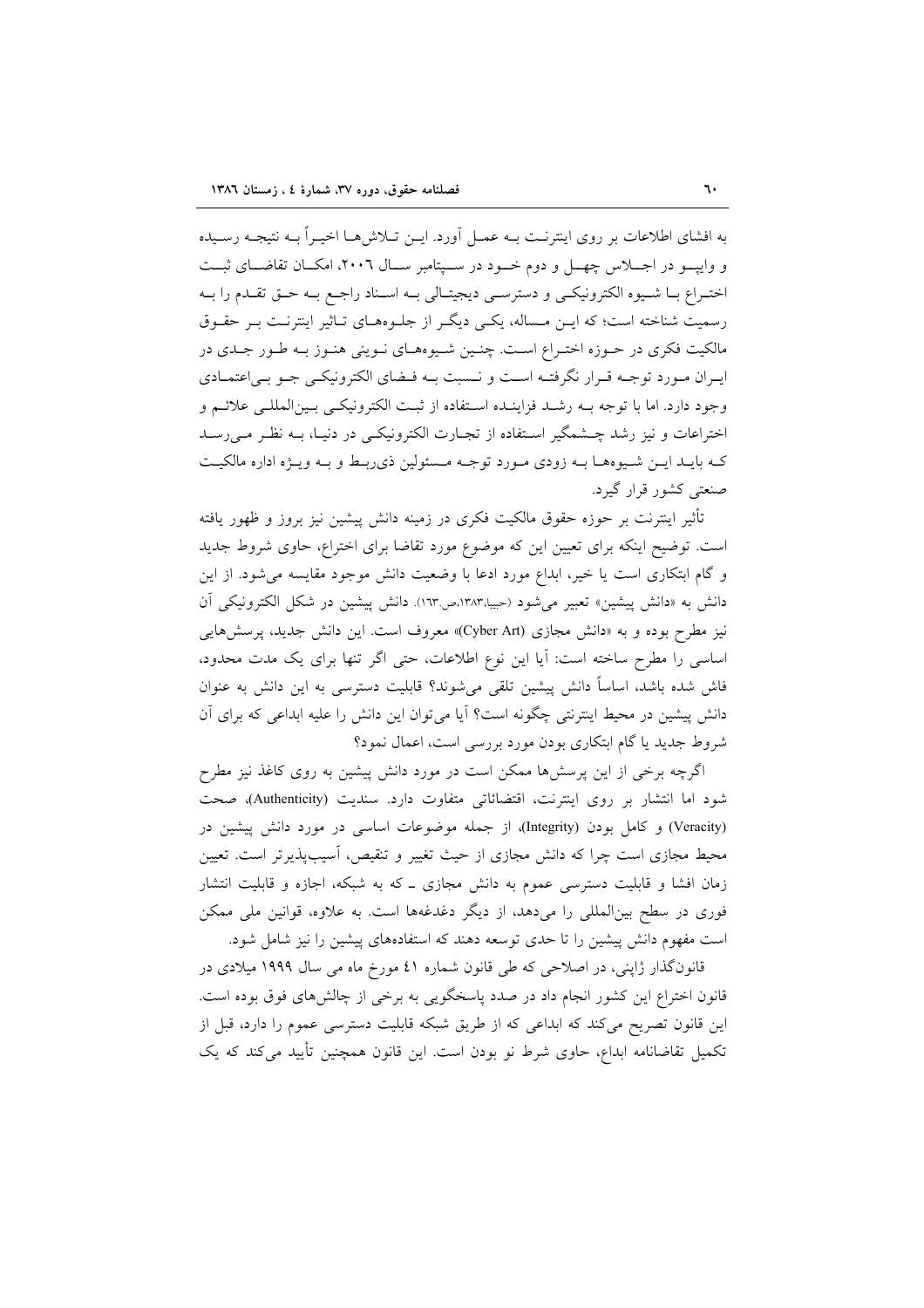ابداع که عموماً از طریق شبکه افشاء می شود در یک مدت ارفاقی (Grace Period) شش ماهه، بر روی شبکه قرار می گیرد. منظور از مهلت ارفاقی، مهلتی است که به مخترع مجال میدهد اختراع خود را بازاریابی یا آزمایش کند و بدون اطمینان از تجاری شدن اختراع، اقدام به ثبت آن نکند به ویژه آن که این ثبت در برخی کشورها مانند آمریکا و ژاپن، پر هزینه است (میرحسینی، پیشین، ص٦٣). مهلت ارفاقی خدشهای به جدید بودن اختراع وارد نمی کند.

در نظامهای حق اختراع، برای حمایت از حقوق مخترع و جامعه، از یک سو برای مدتی محدود به مخترع حق انحصاری بهرهبرداری از اختراع و منع غیر از بهرهبرداری تجاری از اختراع را میدهد و از سوی دیگر الزام به افشای اطلاعات راجع به ابداعات اختراع شده برای عموم را مطرح می سازد. این اطلاعات که در اسناد مربوط به اختراع، طبقهبندی و ذخیره شدهاند برای هر کس و به طور روزافزون از طریق شبکه اینترنتی، قابل دسترسی است. برای مثال، امروزه اداره ثبت اختراع و علامت تجارى امريكا (http://www.uspto.gov)، اداره ثبت اختراع ژاپن (http://www.jpo.go.jp)، اداره مالکیت فکری کانادا(http://www.cipo.gc.ca) و مركز اطلاعات مالكيت صنعتى در تايلند (http://www.ipic.moc.go.th)، اطلاعات راجع به اختراع را بر روی اینترنت قرار دادهاند. از این رو، افشای اجباری ابداعات، امکان دسترسی به دانش فنی را تقویت کرده، انتقال فنآوری را تسهیل نموده و فرصتهای خلق و ابداع توسط دیگران را افزایش می دهد.

#### نتىجە:

ایران در مواجهه با مقوله حقوق مالکیت فکری، با دو ضرورت متفاوت روبهرو است و هنر سیاستگذاران و نیز گروه مذاکراتی ایران در الحاق به سازمان جهانی تجارت، جمع کردن ميان اين دو مصلحت است:

مصلحت نخست که برخاسته از ضروریات و قواعد حقوقی است، لزوم حمایت از دارندگان حقوق مالکیت فکری نظیر پدیدآورندگان آثار ادبی و هنری و مخترعین میباشد. حمایت از این اشخاص به عنوان ضرورتی انکارناپذیر در سطح ملی همه کشورهای جهان به ویژه کشورهای عضو سازمان جهانی تجارت و در سطح بینالمللی در قالب اسناد الزامآور پذیرفته شده است و ایران نمی تواند به دلایلی چون واردکننده بودن محصولات فکری، از پذیرش اصل حمایت از این حقوق، سرباز زند زیرا عدم حمایت از آفرینندگان محصولات فکری، علاوه بر آنکه انگیزه مخترعین و پدیدآورندگان آثار ادبی و هنری و حقوق مرتبط را برای اَفرینش ایدههای نو و اختراعات جدید و ابتکاری خواهد کاست، در سطح بین|لمللی نیز برای ما زیانهای مادی و معنوی بسیاری به خصوص در دراز مدت به همراه خواهد داشت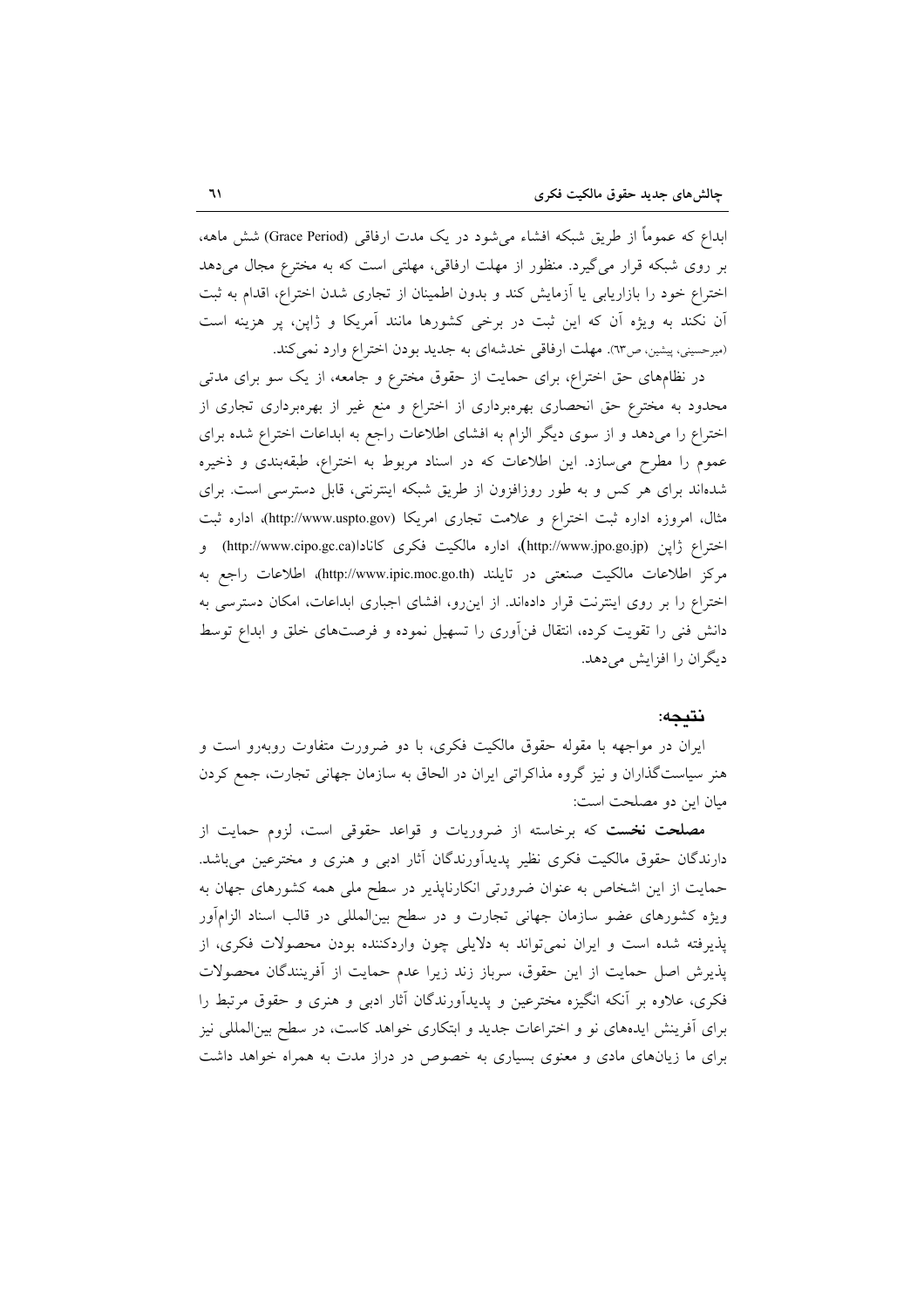چراکه کشورهای تولیدکننده این محصولات، متقابلاً از حمایت محصولات فکری ایرانیان در کشورشان خودداری می کنند؛ ثانیاً بسیاری از قراردادهای مهم انتقال فن آوری و سرمایه گذاری خارجی ایران با کشورهای توسعهیافته، منوط به حمایت شایسته از محصولات آنها است که عدم حمایت از این محصولات، میتواند در جریان اجرای مناسب این قراردادها، خللی جدی وار د ساز د.

اما مصلحت دوم که ناشی از ضروریات و ملاحظات غیرحقوقی به ویژه ملاحظات توسعهای و اقتصادی است، این است که قانونگذار و سیاستگزاران ما در باب حمایت از حقوق مالکیت فکری، باید مقوله تامین نیازهای توسعهای کشورمان به عنوان یک کشور نیازمند و واردکننده بسیاری از محصولات فکری را لحاظ کنند. درست است که گسترش حمایت از حقوق مالکیت فکری حتی فراتر از معیارهای تریپس، مجاز بوده و در مواردی اندک، می تواند مخترعین و نواّوران ایرانی را تشویق کند، اما از آنجا که این حمایت گسترده، هزینههای هنگفتی را بر اقتصاد ما وارد می سازد، لذا به مصلحت نبوده و توصیه نمی شود. لذا پیشنهاد می گردد:

- ١- ايران در فرايند الحاق به سازمان جهاني تجارت و يذيرش موافقتنامه ترييس، تنها استانداردهای حداقلی را بیذیرد و نه بیش از آن تا از این طریق علاوه بر قبول معیارها و اصول ترییس، ملاحظات کلی توسعهای کشور نیز ملحوظ گردد؛
- ۲- گروه کاری ایران در کمیته مالکیت فکری و توسعه با کمک دیگر اعضا، در جهت تعدیل سیاست انحصارطلبانه کشورهای توسعهیافته و طرفدار گسترش حقوق مالکیت فکری، کوشش بیشتری کند؛

۳- گروه کاری ایران در کمیته دانش سنتی، فولکلور و منابع ژنتیکی، فعال تر از قبل در جهت برقراری حقوق مالکیت فکری نسبت به این موضوعات که ایران در آنها ذیiفع است، تلاش كند؛

٤– همکاری بیشتر ایران با کشورهای در حال توسعه و فعال در زمینه حقوق مالکیت فکری نظیر برزیل و هند و ایجاد نشستهایی جهت نزدیکسازی دیدگاه این کشورها در مواجهه با کشورهای توسعهپافته، میتواند سیاستهای امروزی حاکم بر مالکیت فکری را که غالباً در جهت تامین منافع کشورهای توسعهیافته است، تعدیل سازد.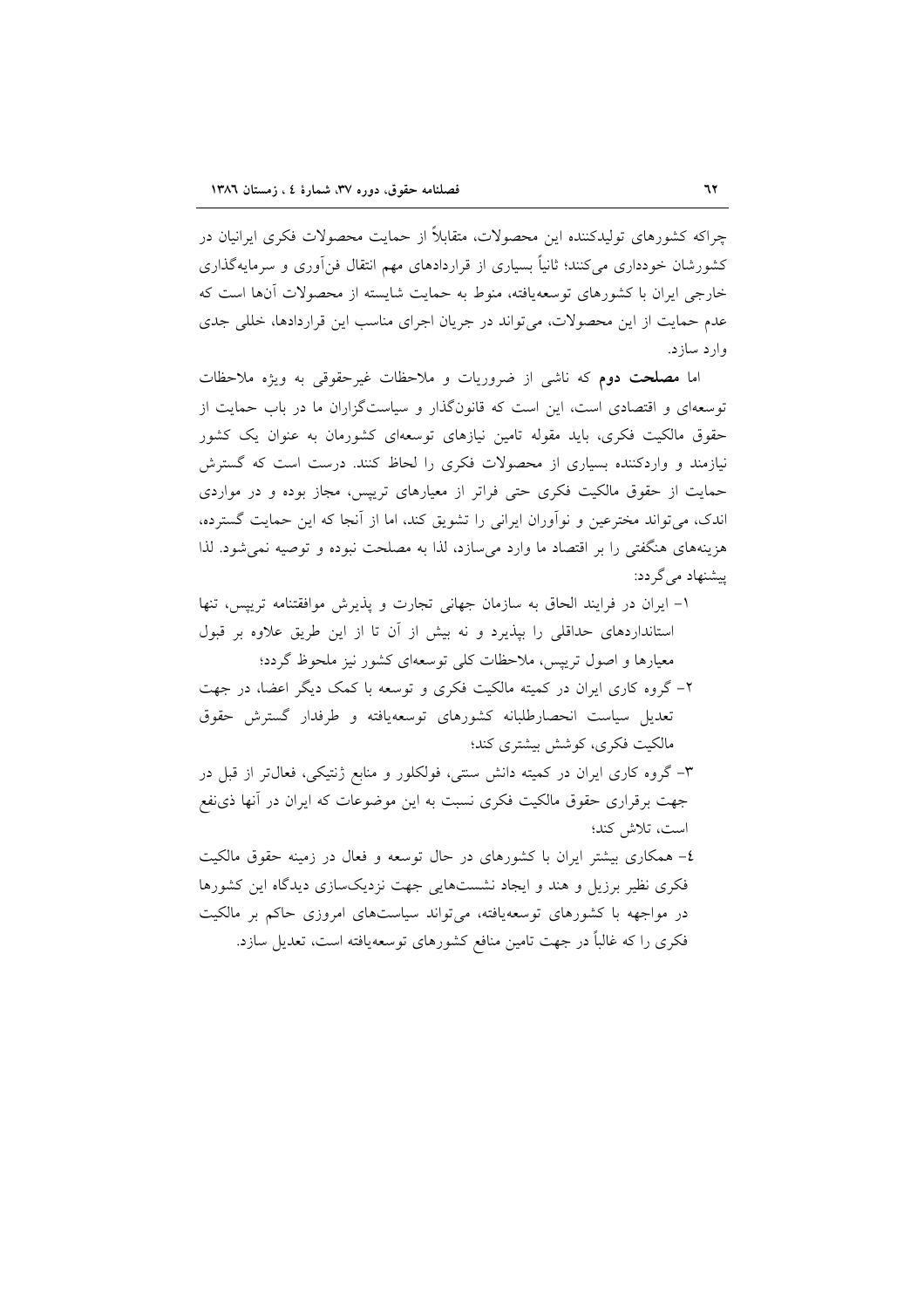# منابع و مأخذ:

#### الف– فارسى

- ۱– حبیبا، سعید، (۱۳۸۵) *«حمایت از دانش سنتبی به عنوان یکی از اجزای حقوق مالکیت فکری»*، **مجله دانشکده حقوق و** علوم سیاسی، شماره ۷۲.
- ۲– حبیبا، سعید، (۸۳۸۳) *«نظام حق اختراع ایران پس از پذیرش موافقتنامه راجع به جنبههای مرتبط با تجارت حقوق مالکیت* فكري»، مجله دانشكده حقوق و علوم سياسي، شماره ٦٦.
- ۳- صادقی، محسن، (۱۳۸٦) *«حمایت از حقوق مالکیت فکری در محیط اینترنتی»،* تهران: <mark>نشر موسسه مطالعات و</mark> یژوهش های بازرگانی.

٤- میر حسینی، سید حسن. (١٣٨٥) *مقدمهای بر حقوق مالکیت معنوی(فکری)*، چاپ دوم، تهران: نشر میزان.

ب- خارجي

- 1-Correa Carlos, *Implementing TRIPs in Developing Countries*, Available at: <http://www.twnside.org.sg/title/ment-cn.htm, 2007>
- 2-Daniel Cohen, *Globalization and Its Enemies*, (England: The MIT Press, 2006).
- 3-Draft Basic Proposal for the WIPO Treaty on the Protection of the Broadcasting Organizations and Appendix on the Protection in the Relation to Webcasting, in: Fourteenth Session of Standing Committee on Copyright and Related Rights, Geneva, May1 to 5.2006
- 4- Doha Ministerial Declaration 2001, Available at: <http://www.who.int/phi>.
- 5- Grain, WIPO Moves Towards 'World Patent' System, 2002 Available
- at:,<http://www.grain.org/publications/wipo-patent-2002-en.cfm.>
- 
- 6- PCT, Available at: <http://www.wipo.int/treaties/ip/plt/index.html>.<br>7- Reichman, Jerome H., *Securing Compliance with the TRIPS Agreement After US v India*, Journal of International Economic Law, Vol. 1, No. 4, Decembe
- 8- Report on Intellectual Property, Innovation and Public Health, 2006. Stuart J.H.Graham et al, *Post-Issue, Patent "Quality Control" : A Comparative Study of U.S.*<br>*Patent, Available at:* <www.law.duke.edu/journals/articles/2003 dltr 2006.htm>.
- 9-The Protection of Traditional Knowledge, Available
- at:<www.wipo.int/edocs/mdocs/tk/en/.../wipo-grtkf-ic-7-6-annex 1. pdf>. 10-UNDP, *H uman Development Report*, Available at: <www.ims
	- global.com/insight/report/global/report.htm>.
- 11-WIPO, Establishment of A Digital Access Service For Prority Documents, Fortysecond Series of Meetings, Geneva, September 25 to October 3, 2006.
- 12-WIPO, Intellectual Property Needs and Expectations of Traditional Knowledge Holders, (WIPO, WIPO Publications, 2001).
- 13-WIPO, Web casting, International Seminar on Related Rights, September 15, 2005.
- 14- <http://www.uspto.gov>.
- 15-<http://www.jpo.go.jp>.
- $16 \frac{\text{http://www.cipo.gc.ca>}{\text{http://www.cipo.gc.ca>}}$ .
- 17- <http://www.ipic.moc.go.th>.
- 18- <http://www.wipo.org/wipo/scp/10/5>.
- 19- $\frac{\text{th}}{\text{t}}$  //www.who.int/phi
- 20- WHO Declaration No WHA59 24